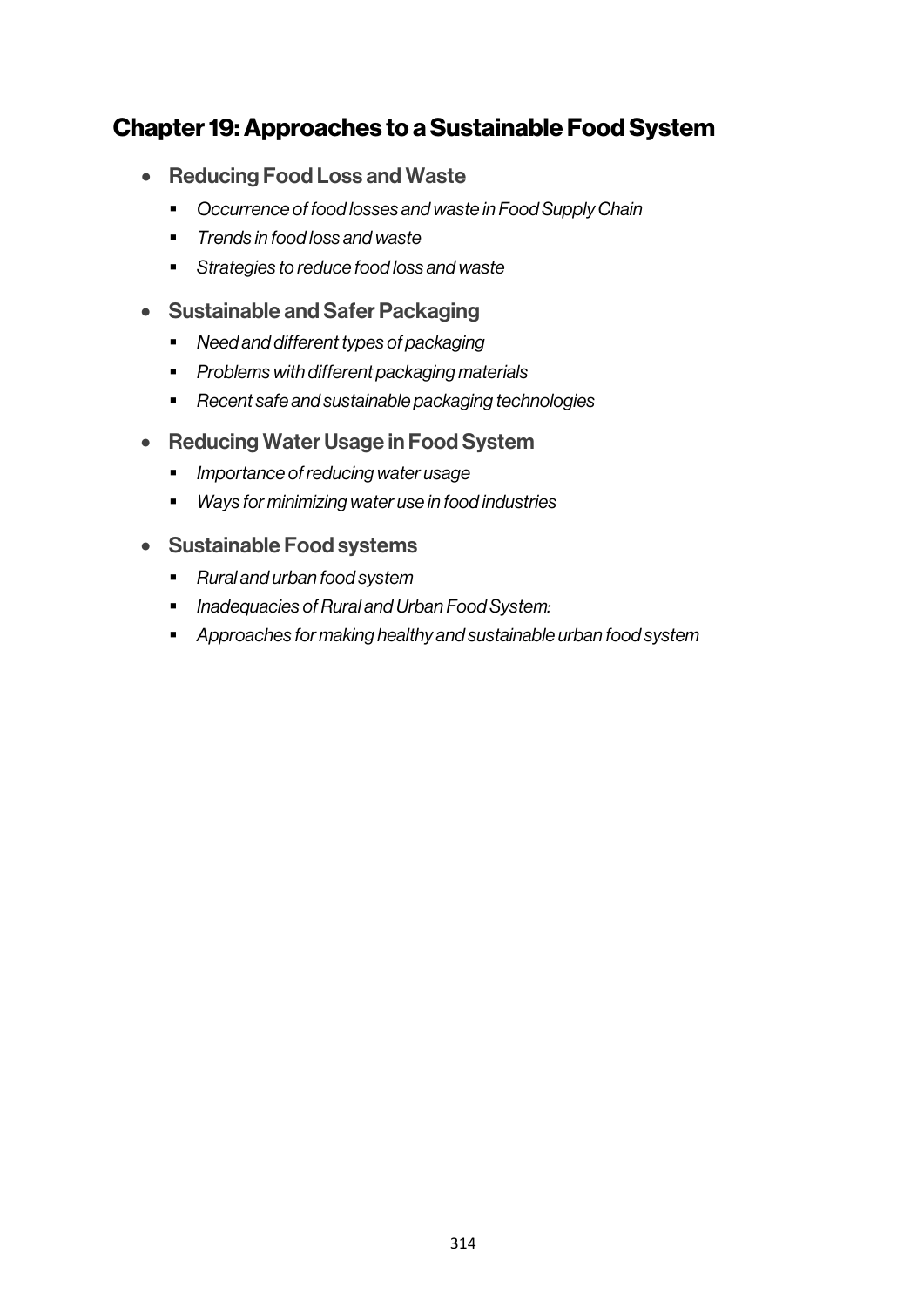# Chapter 19: Approaches to a Sustainable Food System

With the world's population predicted to pass nine billion by 2050, the additional food required to feed future generations will put enormous pressure on our land and water resources. Today the world is facing a complex challenge; population growth, urbanization and rapidly developing economies are driving consumer demand for food. An expanding middle class leads to more people choosing western-style diets. These diets are high in protein, sugar and fat, all of which are expensive in terms of water for food production. At the same time there are more than two billion people living on less than US\$2 per day. It is also estimated that 33% of the total food produced is lost and wasted every year (Gustavsson et al., 2011). So, there is an urgent need for switching towards sustainable food system which not only ensure the judicious use of the resources for the production of food but also ensure food for all. Keeping all these in view, this chapter aims to provide an overview to the students about the importance of reducing food loss and waste, safer and sustainable packaging, reduced water use in food processing and healthy and sustainable urban food system.

# Reducing Food Loss and Waste

The Food and Agricultural Organization (FAO) reported that approximately one-third of all produced foods (1.3 billion tons of edible food) for human consumption is lost and wasted every year across the entire supply chain. The monetary value of this amount of **Food Loss** Waste (FLW) is estimated at about USD \$936 billion, which does not include the social and environmental costs of the wastage that are paid by society as a whole. The amount of FLW is sufficient to alleviate one-eighth of the world's population from undernourishment and address the global challenge to satisfy the increased food demand, which could reach about 150–170% of current demand by 2050(FAO, 2018). Food loss and waste have many negative economic and environmental impacts. Economically, they represent a wasted investment that can reduce farmers' incomes and increase consumers' expenses. Environmentally, food loss and waste inflict a host of impacts, including unnecessary greenhouse gas emissions and inefficiently used water and land, which in turn can lead to diminished natural ecosystems and the services they provide.

According to FAO"Food loss and waste" refers to the edible parts of plants and animals that are produced or harvested for human consumption but that are not ultimately consumed by people. In particular, "**Food Loss**" refers to food that spills, spoils, incurs an abnormal reduction in quality such as bruising or wilting, or otherwise gets lost before it reaches the consumer. Food loss is the unintended result of an agricultural process or technical limitation in storage, infrastructure, packaging, or marketing.

**"Food waste"** refers to food that is of good quality and fit for human consumption but that does not get consumed because it is discarded either before or after it spoils. Food waste typically, but not exclusively, occurs at the retail and consumption stages in the food value chain and is the result of negligence or a conscious decision to throw food away.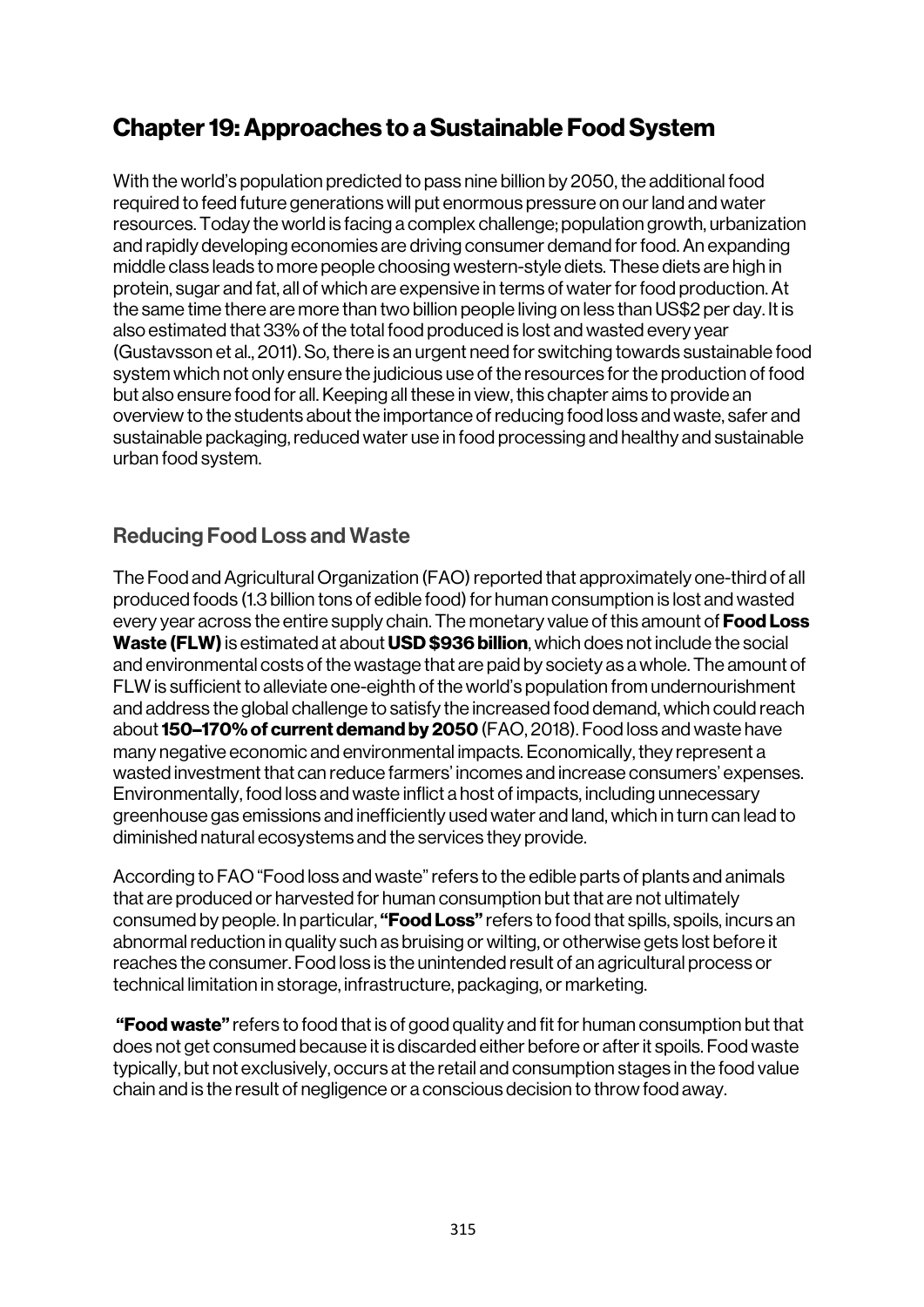## Occurrence of Food losses and waste in Food Supply Chain

Food loss and waste apply to food products in the value chain starting from the moment that:

- Crops are ripe in the field, plantation, or orchard
- Animals are on the farm in the field, sty, pen, shed, or ready for slaughter
- Milk has been drawn from the udder
- Aquaculture fish are mature in the pond
- Wild fish have been caught in the net.

The value chain ends at the moment food products are consumed by people, discarded, or otherwise removed from the food chain intended for direct human consumption. Therefore, food that was originally meant for human consumption but is removed from the food chain is considered food loss or waste, even if it is then used as animal feed or bioenergy.

Food loss and waste can occur at each stage of the food value chain (figure 1). These stages are as follow:



*Figure 19. 1: Schematic representation of Food Loss and Waste at different stages of food chain.*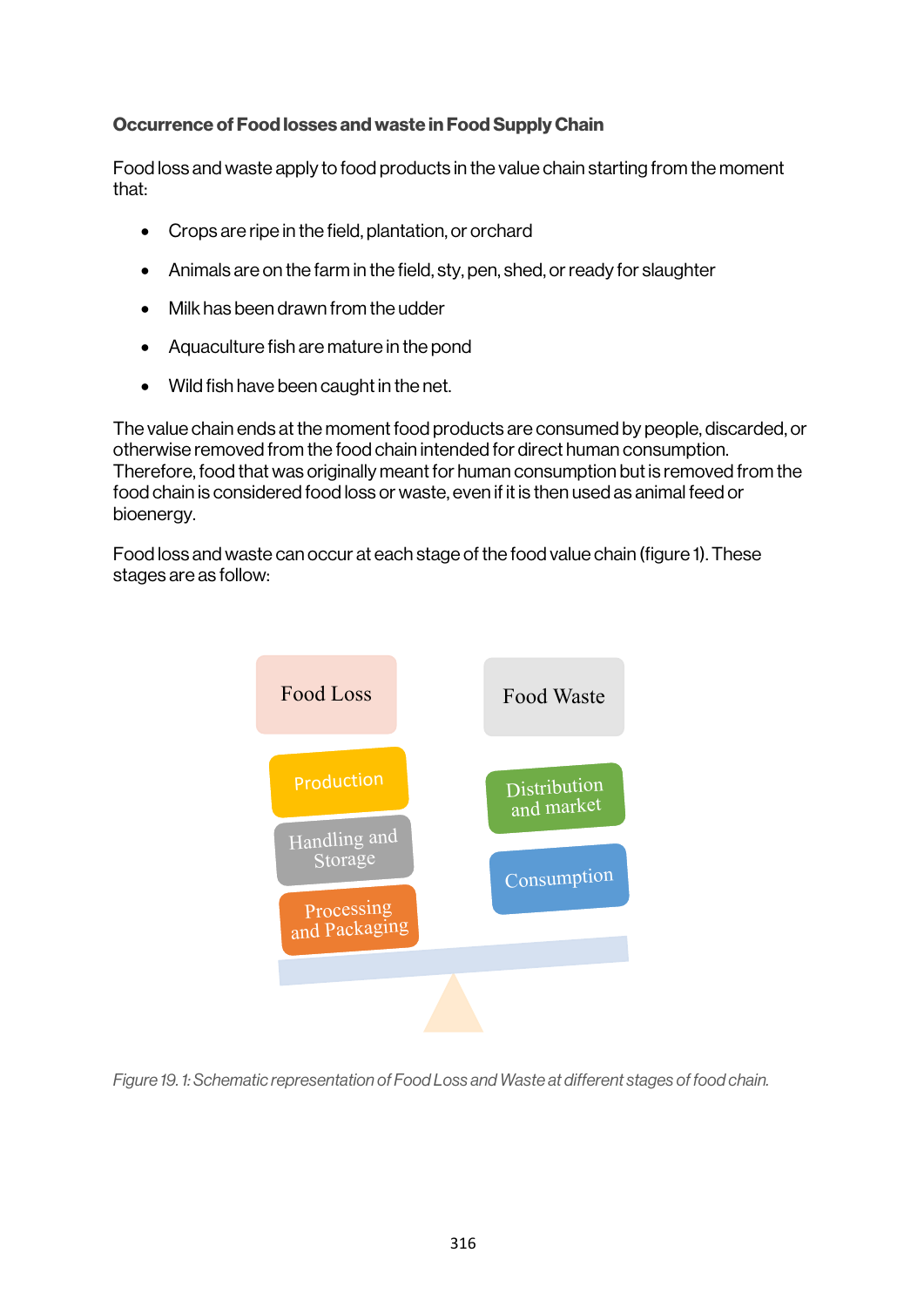Some examples of how they can occur at each stage are:

- During production or harvest in the form of grain left behind by poor harvesting equipment, discarded fish, and fruit not harvested or discarded because they fail to meet quality standards or are uneconomical to harvest.
- During handling and storage in the form of food degraded by pests, fungus, and disease.
- During processing and packaging in the form of spilled milk, damaged fish, and fruit unsuitable for processing. Processed foods may be lost or wasted because of poor order forecasting and inefficient factory processes.
- During distribution and marketing in the form of edible food discarded because it is non-compliant with aesthetic quality standards or is not sold before "best before" and "use-by" dates.
- During consumption in the form of food purchased by consumers, restaurants, and caterers but not eaten

## Trends in food loss and waste

In less-developed countries like India, FLW occurs mainly in the post-harvest and processing stage, which accounts for approximately 44% of global FLW. This is caused by poor practices, technical and technological limitations, labour and financial restrictions, and lack of proper infrastructure for transportation and storage. The developed countries, including European, North American, and Oceanian countries, and the industrialized nations of Japan, South Korea, and China produce 56% of the world FLW as shown in below table. Of this, 40% of FLW in developed countries occurs in the consumption stage, which is driven mostly by consumer behaviour, values, and attitudes. A large portion of the food waste occurs after preparation, cooking, or serving, as well as from not consuming before the expiration date as a result of over-shopping, which might be associated with poor planning and bulk purchasing. Table 1 compares the food loss and waste in developing and developed countries.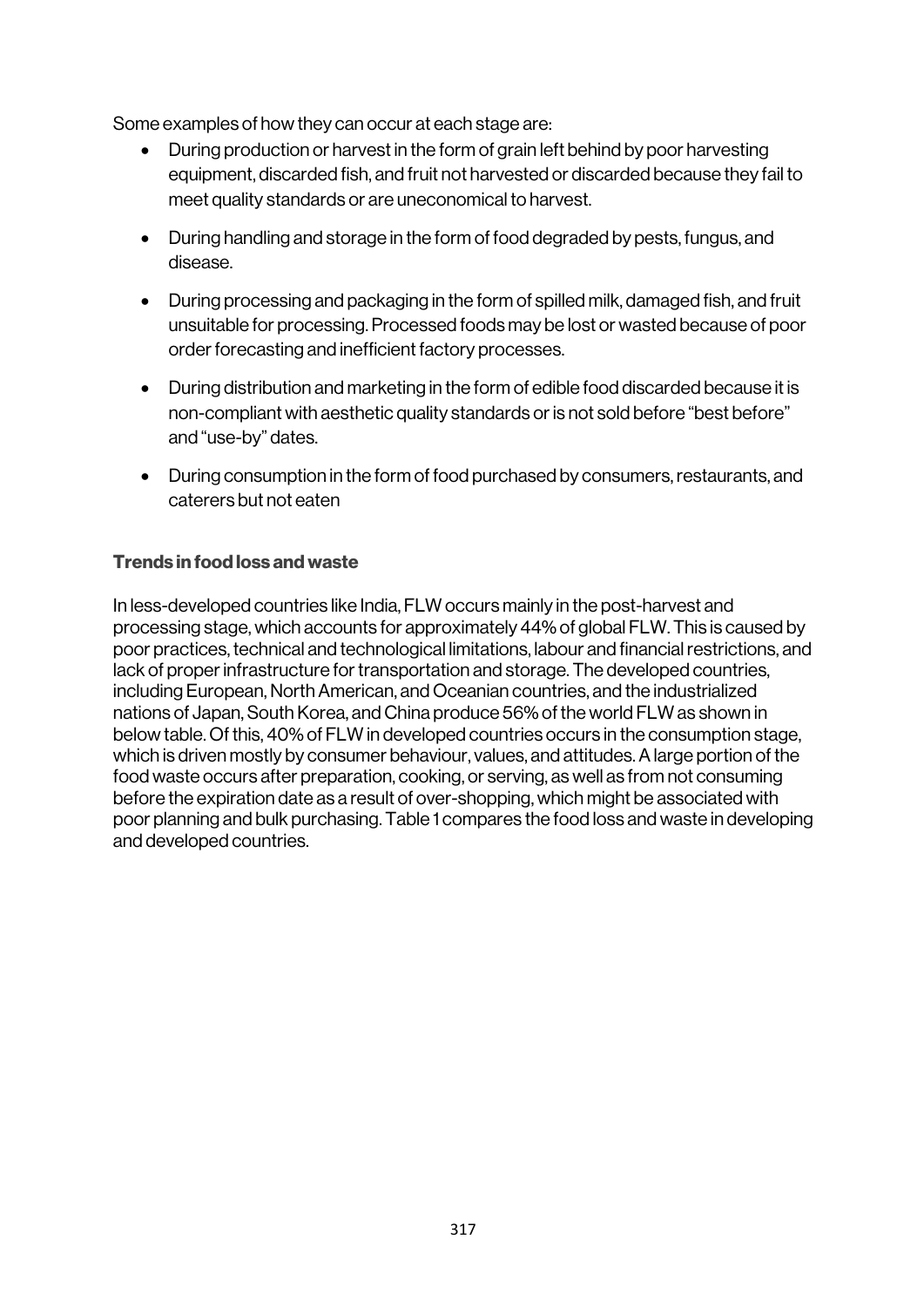| <b>Parameters</b>                          | <b>Food Supply Chain</b>    | <b>Developing</b><br>country | <b>Developed</b><br>country |
|--------------------------------------------|-----------------------------|------------------------------|-----------------------------|
| Food Loss (%)                              | Production                  | 14                           | 11                          |
|                                            | Handling and Storage        | 15                           | 9                           |
|                                            | Processing and<br>Packaging | 1                            | 1                           |
| Food Waste (%)                             | Distribution and market     | 8                            | 6                           |
|                                            | Consumption                 | 6                            | 29                          |
| <b>Total Food Loss and</b><br>Waste $(\%)$ |                             | 44                           | 56                          |

*Table 19. 1: Comparison of Food Loss and Waste in Developing vs. Developed Countries* 

*Source: WRI analysis based on FAO. (Gustavsson et al.*, *2011). Global food losses and food waste—extent, causes and prevention. Rome: UN FAO.*

India achieved a record food grain and horticultural production of 281 and 315 million metric tonnes (MMT), respectively in 2018-19. In addition, India produces large quantities of pulses, oilseeds, sugarcane, milk, poultry, meat and fish. According to the FAO estimates, nearly 40% of the food produced in India is lost or wasted. Food Loss and Waste (FLW) is not confined to India alone, as the FAO studies have shown that yearly global FLW is nearly 30% of cereals, 40 to 50% of horticultural crops, 20% of oilseeds, meat and dairy products, and 35 % of fish (NAAS, 2019).

Other sources, such as the Food Corporation of India, report a share of losses ranging from 10 to 15 percent of the total production. The Ministry of Food Processing Industries (MFPI) estimate losses of 23 million tons of grains, 12 million tons of fruits and 21 million tons of vegetables for a total approximate value of about 4.4 billion USD while total value of food loss and waste generated is supposedly 10.6 billion USD in 2014 (Segre et al., 2014). Table 2 presents the food losses in India in the different sectors.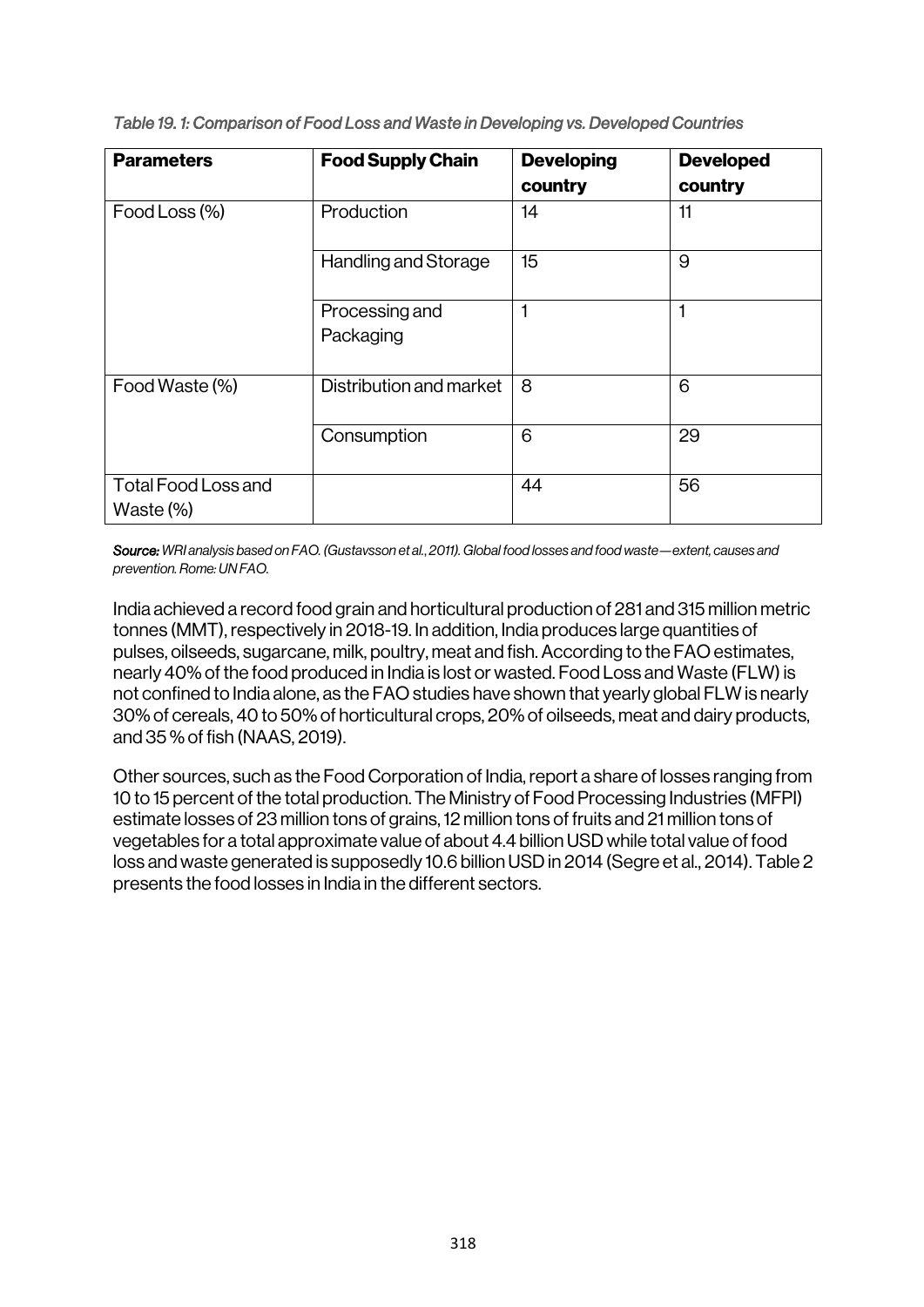*Table 19. 2: Food Losses in India in different food sectors* 

| <b>Food Commodity</b>        | Losses $(\% )$     |
|------------------------------|--------------------|
| Grains (Cereals)             | $4.6 - 6$          |
| <b>Fruits and Vegetables</b> | $4.6 - 15.9$       |
| Dairy                        | 0.9                |
| Meat                         | 2.7                |
| Fish                         | $5.2$ (Inland)     |
|                              | 10.5 (Marine)      |
| Poultry                      | 7.2 (Egg)          |
|                              | 6.7 (Poultry meat) |

*Annual losses in percentage of agricultural produce, milk, meat, marine and poultry products as reported by ICAR-Central Institute of Post-Harvest Engineering and Technology (CIPHET) study conducted in 2014*

# Strategies to Reduce Food Loss and Waste

Strategies to reduce the Food Loss and Waste depend upon integrated efforts for providing adequate infrastructure, technical support and creating public awareness for the critical loss points along the food chain from harvest to consumption. These include, harvesting/field drying, threshing/shelling, winnowing, farm storage, packaging, cold chain, transportation to market, market storage, avoiding wastage at the retailer and checking wastage in consumption. Possible strategies to prevent the Food Loss Waste at different stages in food chain are summarized in table 3.

| <b>Stage</b>            | <b>Strategy</b>                                                            |
|-------------------------|----------------------------------------------------------------------------|
| <b>Production Stage</b> | Government investments in infrastructure                                   |
|                         | Improve harvesting techniques                                              |
|                         | Improve market access                                                      |
|                         | Organize extension services and educate farmers                            |
|                         | Increase tax incentives for donating unsellable edible foods.<br>$\bullet$ |
| Handling and Storage    | Improve transportation facilities                                          |
| Stage                   | Provide access to cheap handling and storage technologies<br>$\bullet$     |
|                         | Invest in storage facilities (warehouses, cold storage, etc.)<br>$\bullet$ |
|                         | Improve the ability and knowledge of workers to employ<br>$\bullet$        |
|                         | safe food handling practice                                                |
|                         | Use of appropriate and clean containers for the products.                  |
| Processing and          | Improve capacity of process line                                           |
| Packaging Stage         | Improve packaging to keep food fresher for longer                          |

*Table 19. 3: Food Loss and Waste at Different Stages in the Food Chain*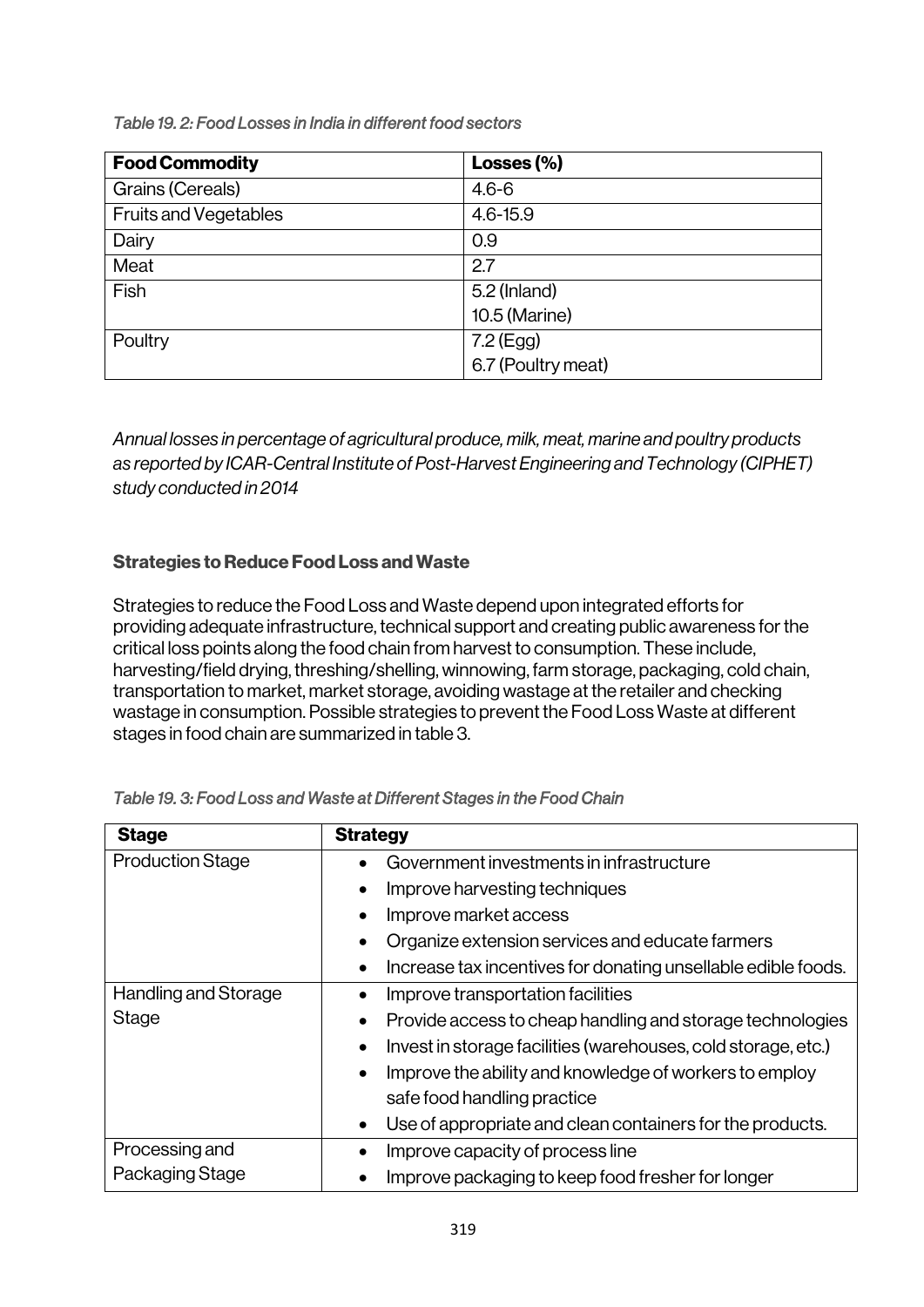| <b>Stage</b>             | <b>Strategy</b>                                                                                                                                                                                           |  |
|--------------------------|-----------------------------------------------------------------------------------------------------------------------------------------------------------------------------------------------------------|--|
|                          | Standardize date labels to prevent consumer confusion<br>$\bullet$                                                                                                                                        |  |
|                          | Establish other ways to use peels and trimmings<br>٠                                                                                                                                                      |  |
|                          | Improve the knowledge and ability of workers<br>$\bullet$                                                                                                                                                 |  |
|                          | Facilitate sanitary and cleaning inspections.<br>$\bullet$                                                                                                                                                |  |
| Distribution and         | Improve inventory systems<br>$\bullet$                                                                                                                                                                    |  |
| Marketing Stage          | Establish online marketplaces to facilitate sale (donation) of                                                                                                                                            |  |
|                          | perishable products                                                                                                                                                                                       |  |
|                          | Change food date labeling practices and in-store                                                                                                                                                          |  |
|                          | promotions Improve institutions related to this stage                                                                                                                                                     |  |
|                          | Improve transportation vehicles<br>٠                                                                                                                                                                      |  |
|                          | Provide guidance on storage and preparation of food to<br>consumers                                                                                                                                       |  |
|                          | Improve the knowledge and ability of workers                                                                                                                                                              |  |
|                          | Improve market places (storage, covered areas)                                                                                                                                                            |  |
|                          | Interlink with research institutions to predict consumer                                                                                                                                                  |  |
|                          | demand changes.                                                                                                                                                                                           |  |
| <b>Consumption Stage</b> | Facilitate increased donation of unsold foods from<br>$\bullet$                                                                                                                                           |  |
|                          | cafeterias and restaurants                                                                                                                                                                                |  |
|                          | Implement consumer education and campaigns, both<br>$\bullet$<br>nationally and regionally                                                                                                                |  |
|                          | Reduce portion sizes Provide education about home                                                                                                                                                         |  |
|                          | economics in education institutions and communities                                                                                                                                                       |  |
|                          | Involve women in food safe campaigns                                                                                                                                                                      |  |
|                          | Effective use of leftovers Training for restaurant, cafeteria,<br>$\bullet$<br>and supermarket management to forecast customer<br>demand and reflect demand in food purchasing to avoid<br>bulk purchases |  |
|                          | Implement good storage practices                                                                                                                                                                          |  |
|                          | Correctly interpret label dates; Distribution of excess food                                                                                                                                              |  |
|                          | to charitable groups                                                                                                                                                                                      |  |

# Sustainable and Safer Packaging

Packaging *is the science, art and technology of enclosing or protecting products for distribution, storage, sale and use*. Packaging also refers to the process of design, evaluation, and production of packages. Packaging of foods is perhaps one of the most challenging industrial activities, since safety of the foods we eat is dependent upon it. Packaging is heavily integrated into our daily lives, we see it all around us, on everyday items such as chocolate bars and potato chip (crisp) packets. As explained below, the main use for packaging is protection of the goods inside, but packaging also provides us with a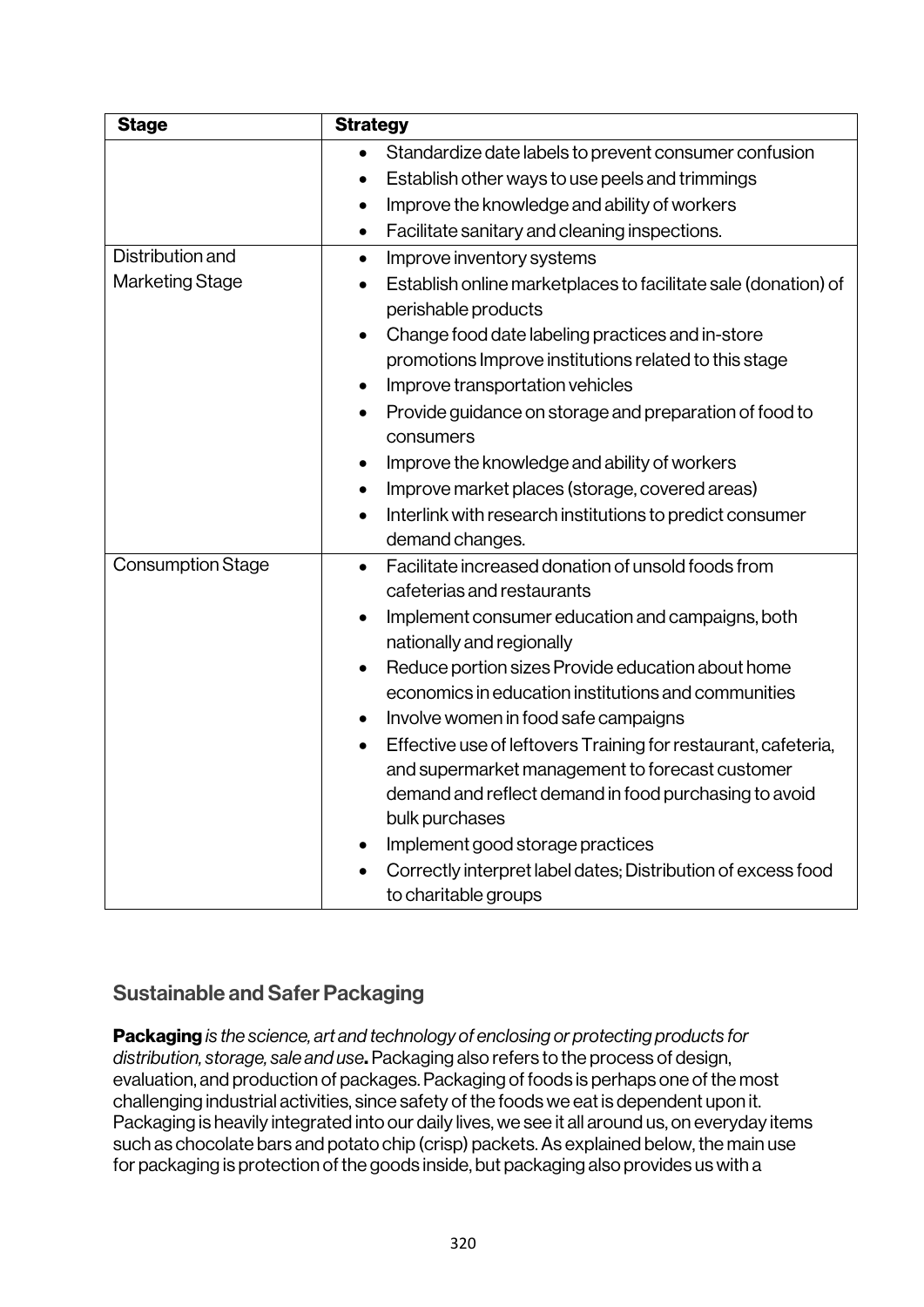recognizable logo and information, so that we instantly know what goods are inside.

Packaging can be defined as a tool that protects and contains our goods with the aim of minimizing the environmental impact of our consumption. Ideal packaging can be compared with that of a banana, orange peel, coconut and eggshell-the packaging provided by Mother Nature.

### Need and different types of packaging

Packaging is an important tool for making a product wholesome and safe for the consumption. Packaging is a form of food preservation which not only protects the product from the external factors- air, moisture etc. but also helps in creating a perception of a product quality to the consumers. So packaging is important as it helps in maintaining the freshness and nutrition of the product (figure 2).



*Figure 19. 2: Schematic diagram showing the need of packaging.*

There are different types of packaging:

Individual packaging: This means the packaging of individual items of goods and includes the technique of application of appropriate materials and containers, etc. to protect each individual item of goods, or to increase the merchandise value as well as the conditions of the goods to which those techniques are applied. This could also be called as 'Primary Packaging'.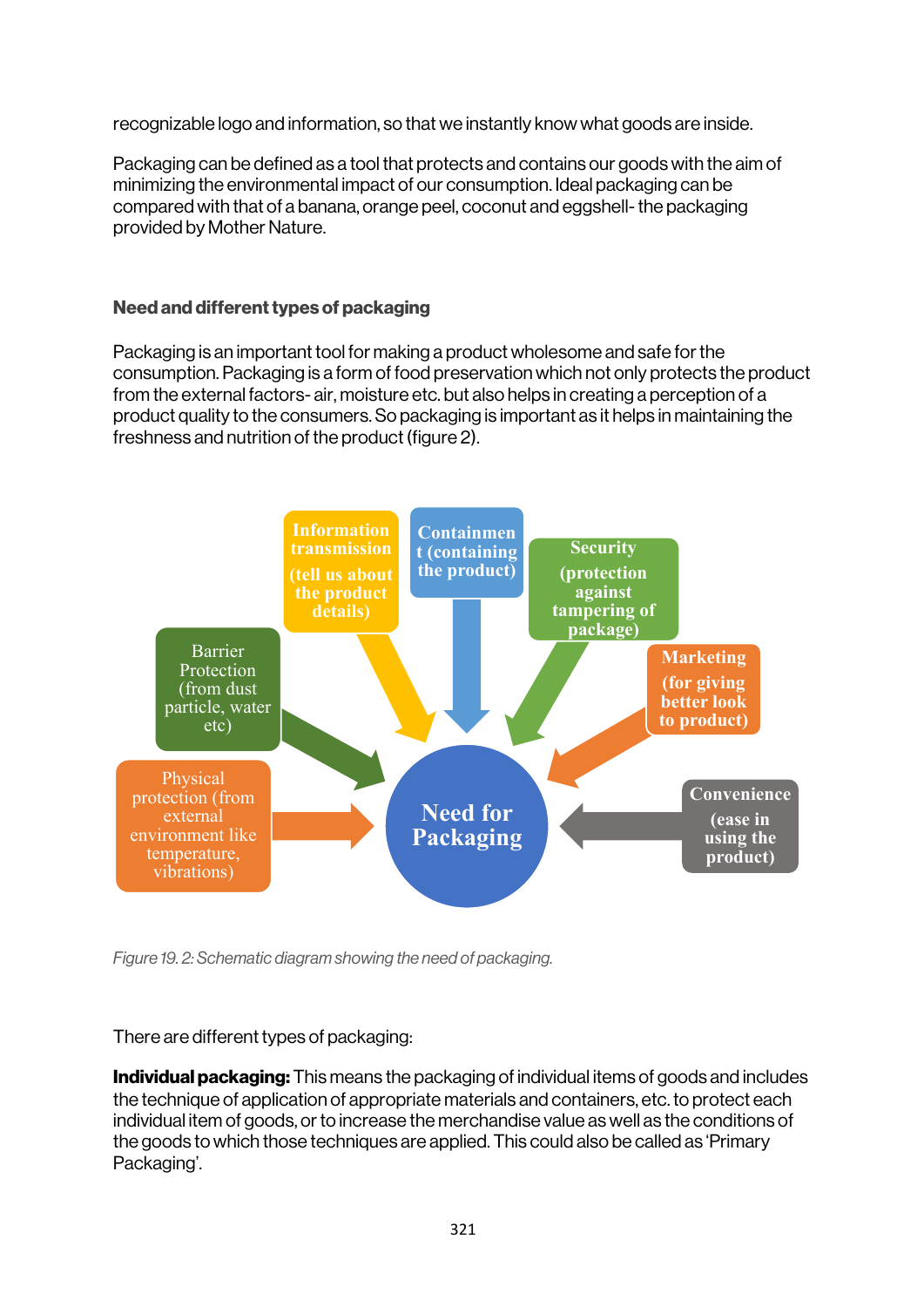**Inner packaging**: This means the inner packaging of packaged goods, the techniques of application of the appropriate materials or container, etc., with consideration of the protection of goods against water vapour, light, heat, impact, etc. as well as the condition of the goods to which these techniques have been applied. This could also be called as 'Secondary Packaging'.

**External packaging:** This indicates the outer packaging of packed goods, in other words, the techniques of placing the goods in a box, bag or other container such as a barrel or can, etc., or bundling without the use of a container, and adding markings to identify the goods as cargo; as well as the conditions of application of these procedures. This could also be called as 'Tertiary Packaging'. In case of food packaging, the word 'goods' can be substituted by 'food'.

#### Status of Packaging Industry in India

The packaging industry in India is very dynamic and influences all other industries directly or indirectly. The packaging industry, which stood at \$32 billion in 2015, had grown at a compound annualized growth rate (CAGR) of 15 percent for the last five years, and is expected to continue growing at a CAGR of 13 to 15 percent in the coming years. According to the Packaging Industry Association of India, the Indian packaging industry was the fifth largest in the world in 2016.

The Indian packaging industry constitutes about 4 percent of the global packaging industry. The industry is underpenetrated, and thus offers significant business opportunities, since India's per capita packaging consumption is only 10.5 kg per year, as compared to 109 kg in the U.S., 65 kg in Europe, 45 kg in China and 32 kg in Brazil.

Different kinds of packaging material are depicted in figure 3.

| <b>Flexible Packaging</b>       | • Paper<br>• Paper Board<br>• Aluminum Foil<br>• Plastic      |
|---------------------------------|---------------------------------------------------------------|
| <b>Rigid Packaging:</b>         | • Glass Container<br>• Metal container<br>• Plastic container |
| <b>Semi-Rigid</b><br>Packaging: | • Folding Carton<br>• Lined Carton<br>• Aseptic Carton        |

*Figure 19. 3: Different kinds of packaging materials*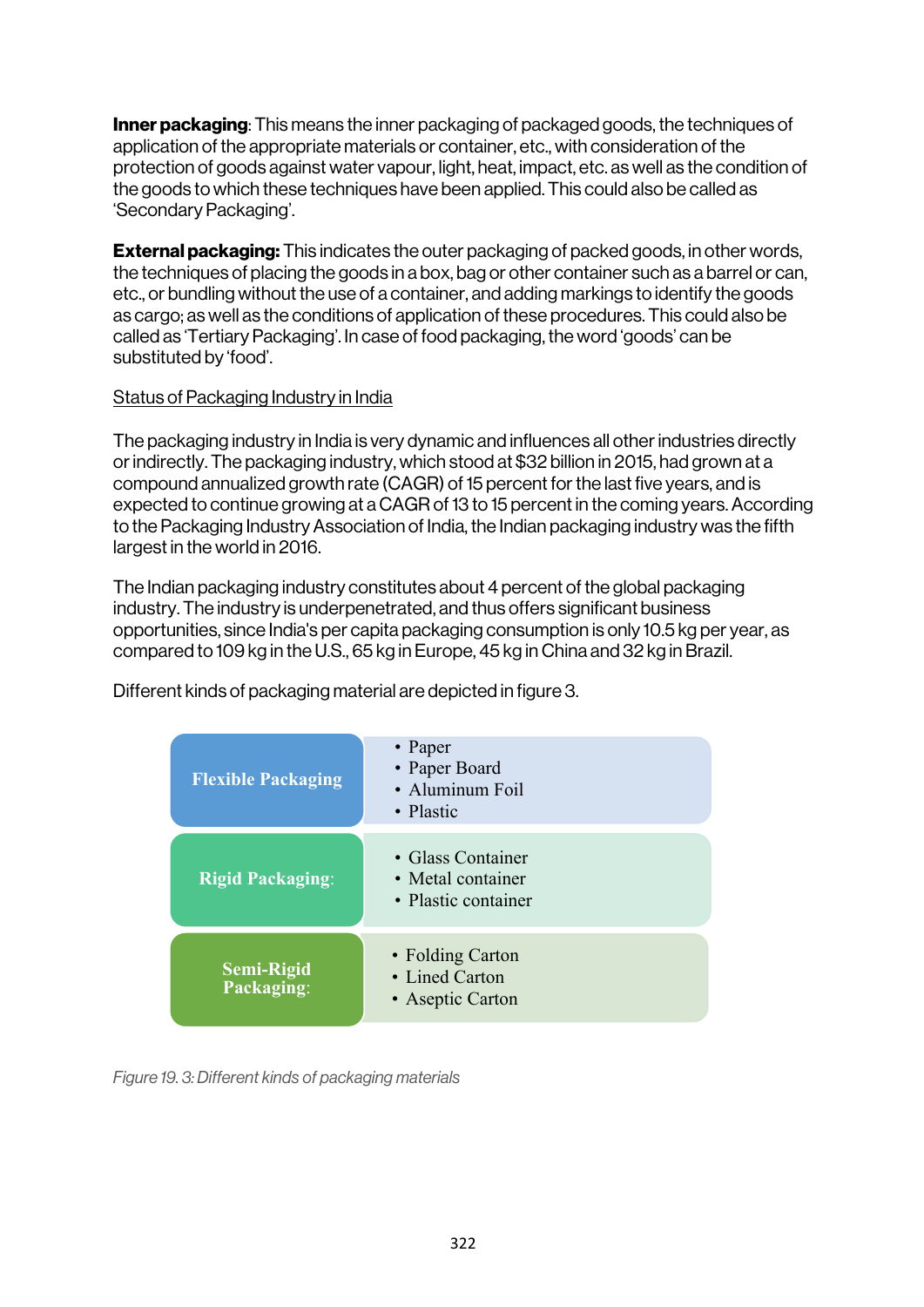#### Problems with different packaging materials

Out of all types of packaging material plastic is widely used for packaging of food. It is estimated that worldwide production of plastics was approximately 322 million tons in 2015 which is a 3.5% increase as compared to 2014. In 2014–15, India produced 8.3 million tons of plastics and about 43% of annually produced synthetic polymers are utilized by packaging industry, which is more than the world average of 39%. According to statistics at present, about 99% of all plastic materials are manufactured by the petrochemical industries, i.e., they are produced from petroleum based (non-renewable) resources. Production and processing of plastics are energy exhaustive processes; those lead to increased emissions of greenhouse gases (GHGs) of enormous magnitude contributing to global warming. Moreover, plastics on burning release venomous emissions such as carbon monoxide, chlorine, hydrochloric acid, dioxin, furans, amines, nitrides, styrene, benzene, 1, 3-butadiene, and acetaldehyde which pose threat to environment as well as to public health. Apart from degrading air quality, plastics generate lots of waste after use that has adverse effects on environment (leaching of chemical in aquifers, soil pollution). Waste generated from the plastics has been a pressing problem for many years because of their resistance to degradation (Yadav et al., 2018).

This marine and soil litter of plastic first degrades into micro and then into nano-sized particles that could thus easily penetrate into living organisms such as fish and then be fed up the food chain, all the way to humans with dramatic deleterious long-term adverse effects. Researchers have estimated that if production and use continue within the current linear framework, and if nothing is done by 2050 there may be more plastic than fish in the ocean, by weight (World Economic Forum, 2016).

To tackle issues related to oil-based packaging, a lot of attention has been paid to raw materials to replace non-renewable oil resources. However, currently marketed biosourced bioplastic (such as Bio-PE, PLA, and more) use food resources such as corn or cane sugar. They contribute to increased food security concerns and pressure on agricultural land. Moreover, most of these bio-sourced bio-plastics are not biodegradable nor home-compostable (bio-PE, bio-PET) or are fit only for industrial composting (PLA) which contributes to complicating the waste management: separate collecting and sorting of these materials are thus needed (Endah, 2018).

Therefore, there is an urgent need of an innovative safer and sustainable packaging which aims to address food waste and loss reduction by preserving food quality, as well as food safety issues by preventing food-borne diseases and food chemical contamination. Moreover, it must address the long-term crucial issue of environmentally persistent plastic waste accumulation as well as the saving of oil and food material resources.

## Recent safe and sustainable packaging technologies

Sustainable packaging is packaging which:

- 1. Is beneficial, safe and healthy for individuals and communities throughout its life cycle;
- 2. Meets market criteria for performance and cost;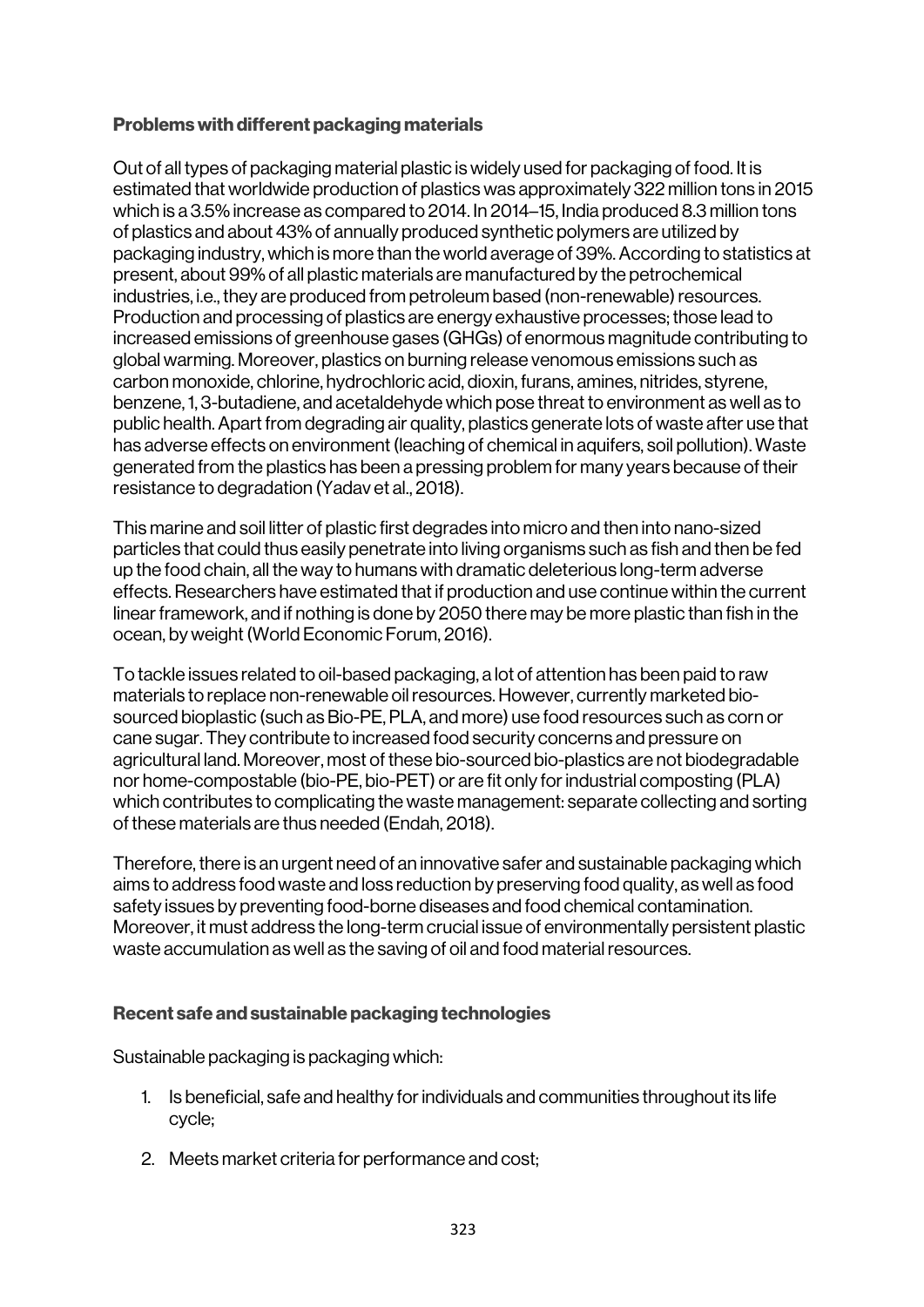- 3. Is sourced, manufactured, transported, and recycled using renewable energy;
- 4. Maximizes the use of renewable or recycled source materials;
- 5. Is manufactured using clean production technologies and best practices;
- 6. Is made from materials healthy in all probable end-of-life scenarios;
- 7. Is physically designed to optimize materials and energy; and
- 8. Is effectively recovered and utilized in biological and/or industrial cradle-to-cradle cycles.

#### Principle of sustainable Packaging

The Australian-based SPA has developed four principles for sustainable packaging (SPA, 2005):

- 1. **Effective: social and economic benefit.** The packaging system adds real value to society by effectively containing and protecting products as they move through the supply chain and by supporting informed and responsible consumption.
- 2. **Efficient: doing more with less**. The packaging system is designed to use materials and energy efficiently throughout the product life cycle. Efficiency can be defined through reference to world's best practice at each stage of the packaging life cycle.
- 3. Cyclic: optimising recovery. Packaging materials used in the system are cycled continuously through natural or industrial systems, with minimal material degradation. Recovery rates should be optimised to ensure that they achieve energy and greenhouse gas savings.
- 4. **Safe: non-polluting and non-toxic.** Packaging components used in the system, including materials, finishes, inks, pigments and other additives, do not pose any risks to humans or ecosystems. When in doubt the precautionary principle applies.

Figure 4 outlines the principles of sustainable packaging.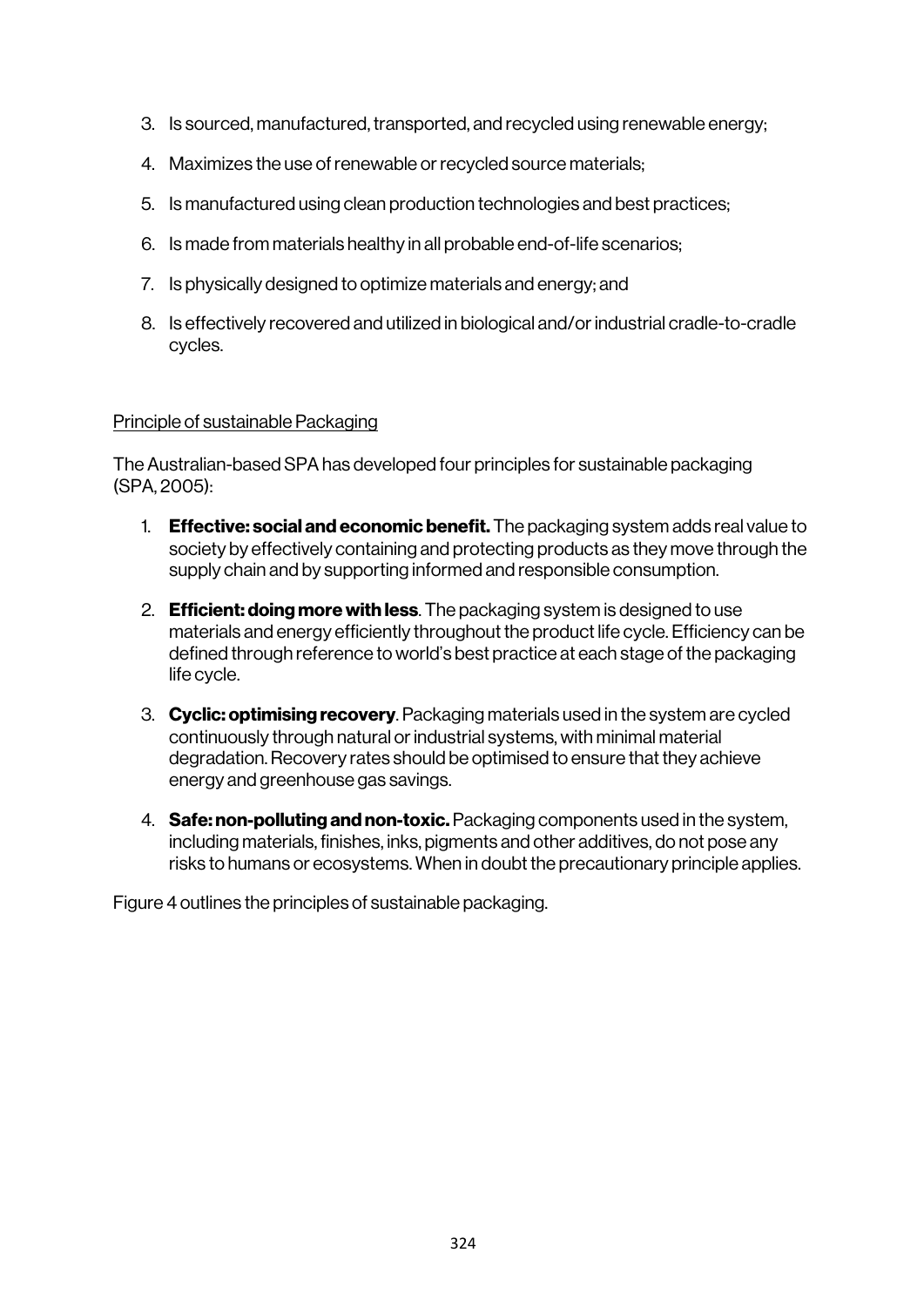

*Figure 19. 4: Principles of Sustainable Packaging*

Some recent safer and sustainable packaging technologies are:

Bio-degradable Plastic: Biopolymers or bioplastics are intrinsically biodegradable and their use would reduce the damage inflicted to the environment by petrochemical plastics due to their extended lifetime in the environment. They are polymers utilized by bacteria as carbon and energy reserve material and accumulated by them when other essential nutrients are depleted from the medium. Plant derived starches has been used to produce biodegradable plastic articles viz. pharmaceutical capsule by blow molding process. Further sources of biodegradable materials are poly lactic acid, poly malic acid, or poly ( $\varepsilon$ caprolactones), which are synthesized chemically. In contrast, poly B-hydroxy alkanoates (PHAs) are produced microbially from renewable, plant-derived feedstock. It can be processed by traditional techniques used in the plastic industry viz. injection moulding, PHA has the potential to become an important source material for biodegradable plastics. It has been estimated that in the year 2002 only 3% of the estimated annual 15 million tonnes of plastic-packaging waste were biodegradable.

Sources of biodegradable plastic are:

- Biopol polymers: produced by fermentation of carbohydrate by the bacterium *Alcaligenes eutrophus*.
- Poly (L-lactide): derived directly or indirectly from starch or sucrose.
- Starch based materials: incorporation of starch into traditional plastics.
- Cellulose-based: microbial cellulose is mixed with chitin, chitosan, CM-cellulose guar gum, collagen, dextran and gelatin.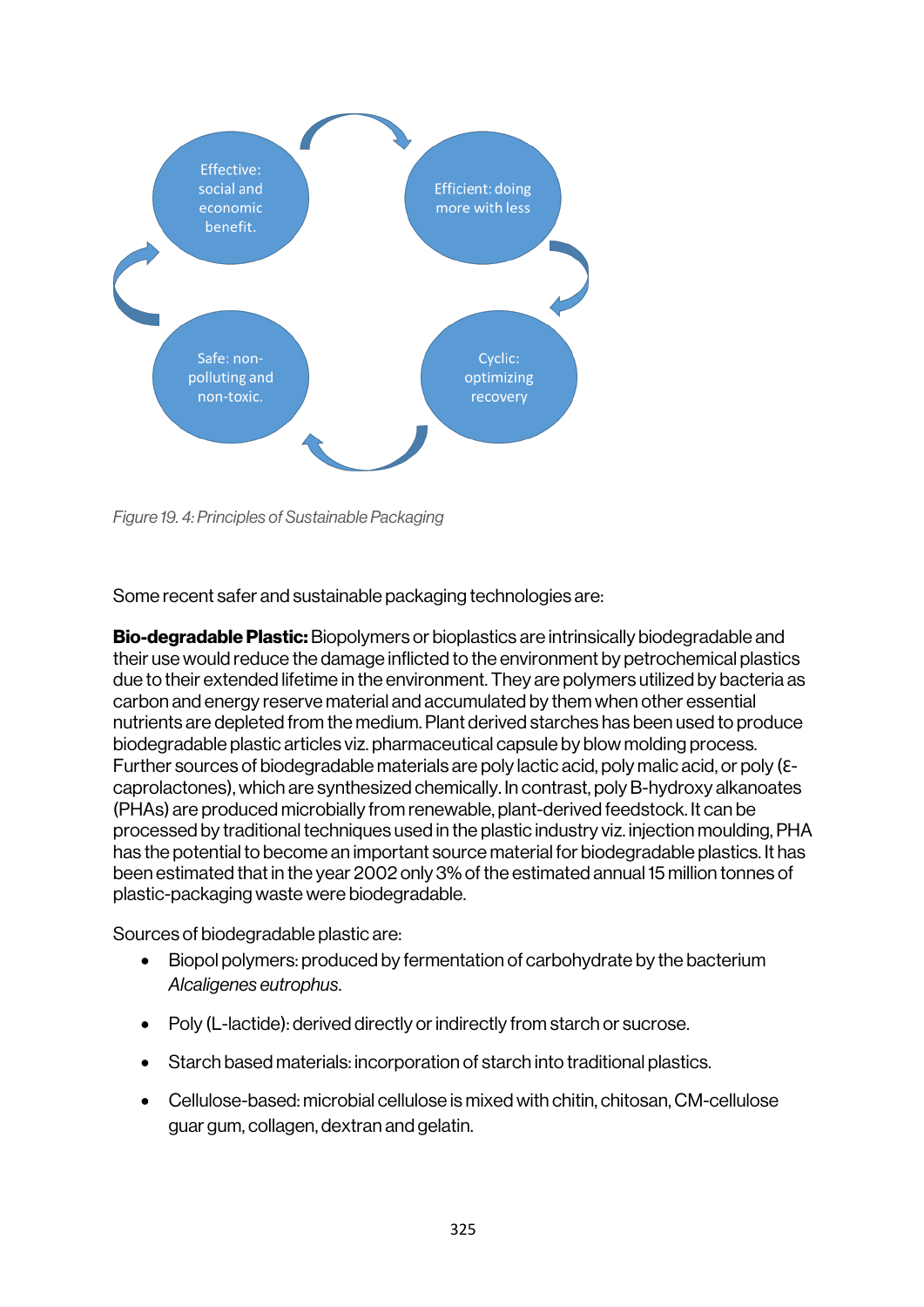- Pectin-based: Reaction of pectin with polyol like glycerol, sorbitol propylene glycol and ethylene glycol.
- Pullulan: Microbial polysaccharide is synthesized by the fungus *Aureobasidium pullulans*.
- Poly hydroxyalkanoate (PHA): bacterial polyesters.

Edible Packaging: Edible films and coatings are based on proteins, polysaccharides and/or lipids have much potential for increasing food quality and reducing food-packaging requirements. Edible films formed as coating or placed between food components provide possibilities for improving the quality of heterogeneous foods by limiting the migration of moisture, lipids, flavour/aromas, and colours between food components. Edible coatings also have the potential for maintaining the quality of foods even after the packaging is opened. In addition, edible films formed as coatings on foods could have an impact on overall packaging requirements. Edible coatings also have the potential for carrying food ingredients and improving the mechanical integrity or handling characteristics of the food.

Materials for Edible Films are shown in figure 5.



*Figure 19. 5: Materials for making Edible films*

## Requirements of Edible Films and Coatings

These edible films and coatings should:

- prevent product dehydration.
- control transmission of gases, vapour and solutes.
- provide mechanical protection to foods.
- restrict microbial invasion.
- have good mechanical properties.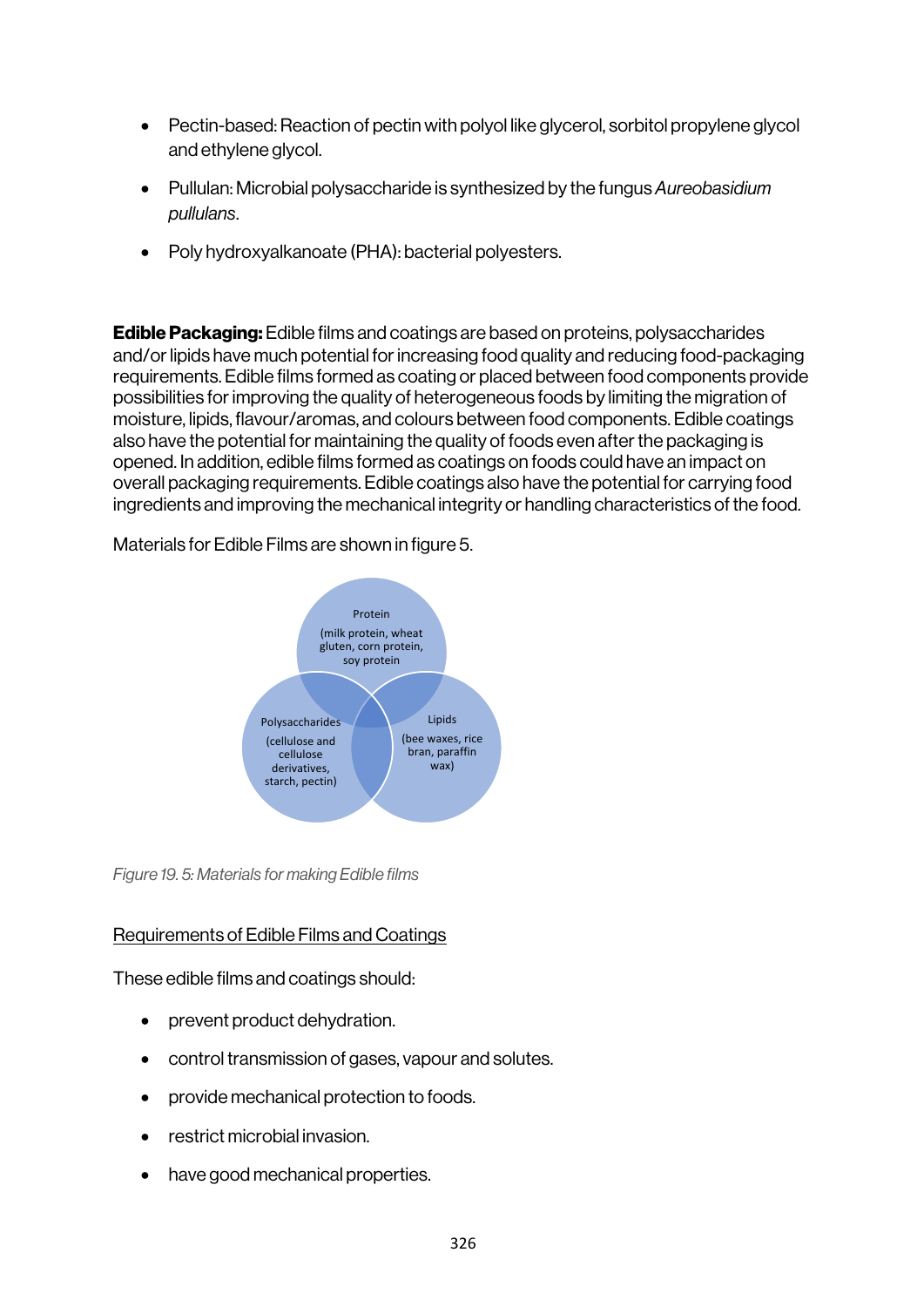- serve as a carrier for additives, viz. antioxidants, antimicrobial agents, flavours, colouring, nutrients, etc.
- conform in composition to the regulations those apply to the food product concerned.

# Reducing Water Usage in Food System

We often consider the carbon footprint of our food, but most of us don't consider the water footprint. Water scarcity is increasing; in a climate-changed world, water stress is becoming more widespread. Rainfall and water availability are likely to become more uncertain, with significant consequences for food production.

#### Importance of reducing water usage

Food production is reliant on water, with an estimated 70% of all extracted freshwater used for agriculture alone. A further 20% is used in the production and processing industries, leaving just 10% for domestic use e.g. drinking water (IChemE).

An estimated 97% of water is stored in our oceans as saltwater; just 3% of all water on earth is fresh water and the majority of it is found in glaciers and ice caps (figure 6). Reliance on freshwater for the maintenance of life places strains on this limited resource. Population growth will require 60% more food by 2050 and thus a 19% increase in agricultural water use. The water consumed in the production of an agricultural or industrial product is termed 'virtual water'.

Studies have shown that these pressures on freshwater will continue to increase due to a combination of climate change, increasing population and socioeconomic demands. At present 7% of the world's population live in water scarce areas. With population expansion, it is anticipated that 67% will live in water scarce areas by 2050 (McKinsey, 2009). Future increases in food production will be required to feed the population and increased production will need larger water supplies. It is estimated that global water withdrawal will grow from 4,500 billion m3/year to 6,900 billion m3/year by20305; a 53% increase in water extraction (WRAP UK, 2014).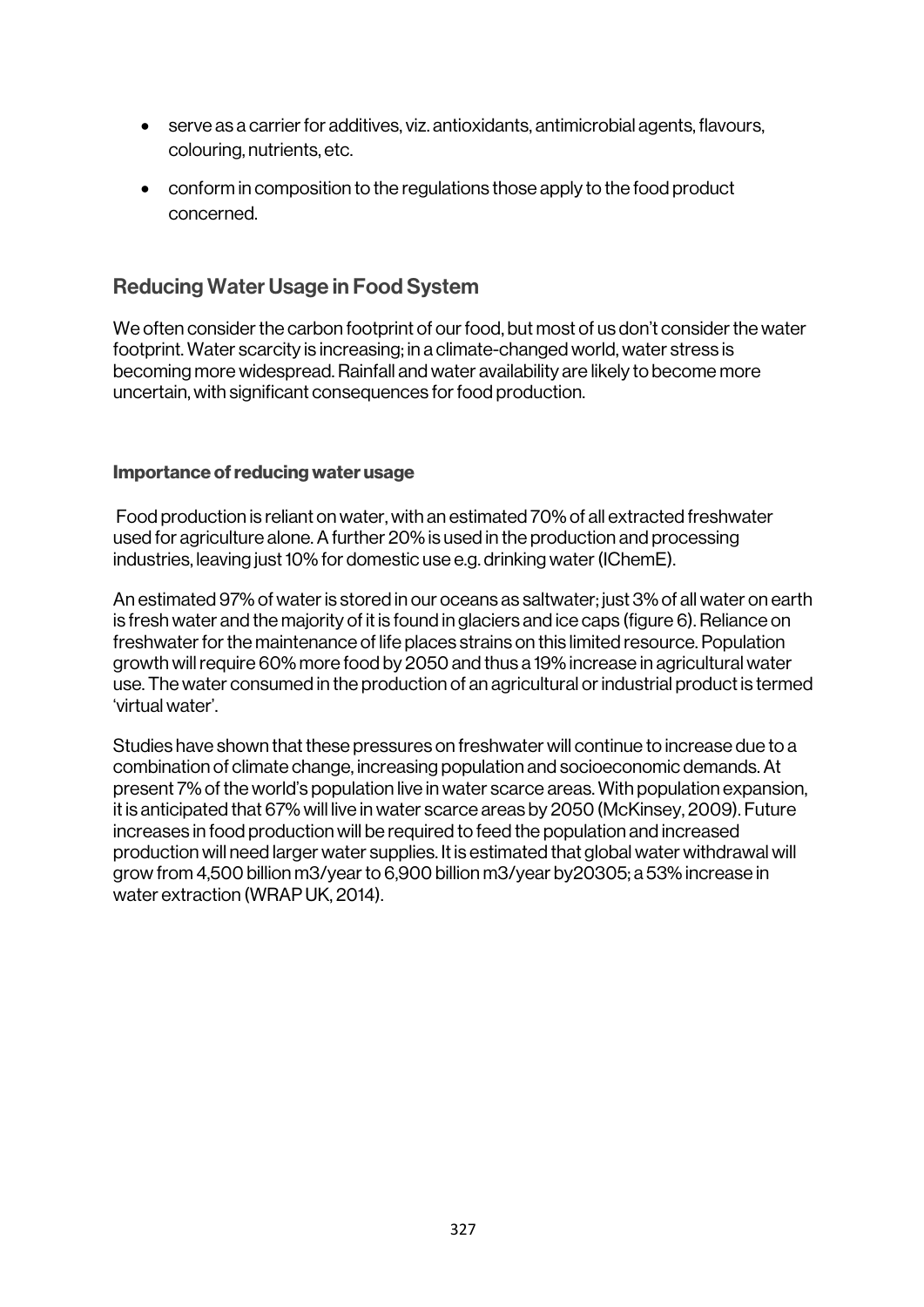

*Figure 19. 6: World total stored water and its usage*

*Source: Institution of Chemical Engineers (IChemE), Green Paper*

#### Ways for minimizing water use in food industries

Water is important to the food-processing industry for many reasons. In most foods, water is the primary ingredient or constituent. Water is extensively used in most food plants as a processing aid and for clean-up and sanitizing. Conservation and reuse of water saves money and reduces a food company's exposure to rising water costs and potential shortages.

#### Determining Water Usage

One of the first steps in a water use reduction program is to develop an understanding of how water is currently being used in a food-processing facility. A water balance, or audit, may be conducted to track the input and output of water used throughout a facility. The balance should be comprehensive and may include the following areas or uses:

- Process operations such as cooling, cooking, size reduction, evaporation and cleaning
- Utilities, such as steam and condensate losses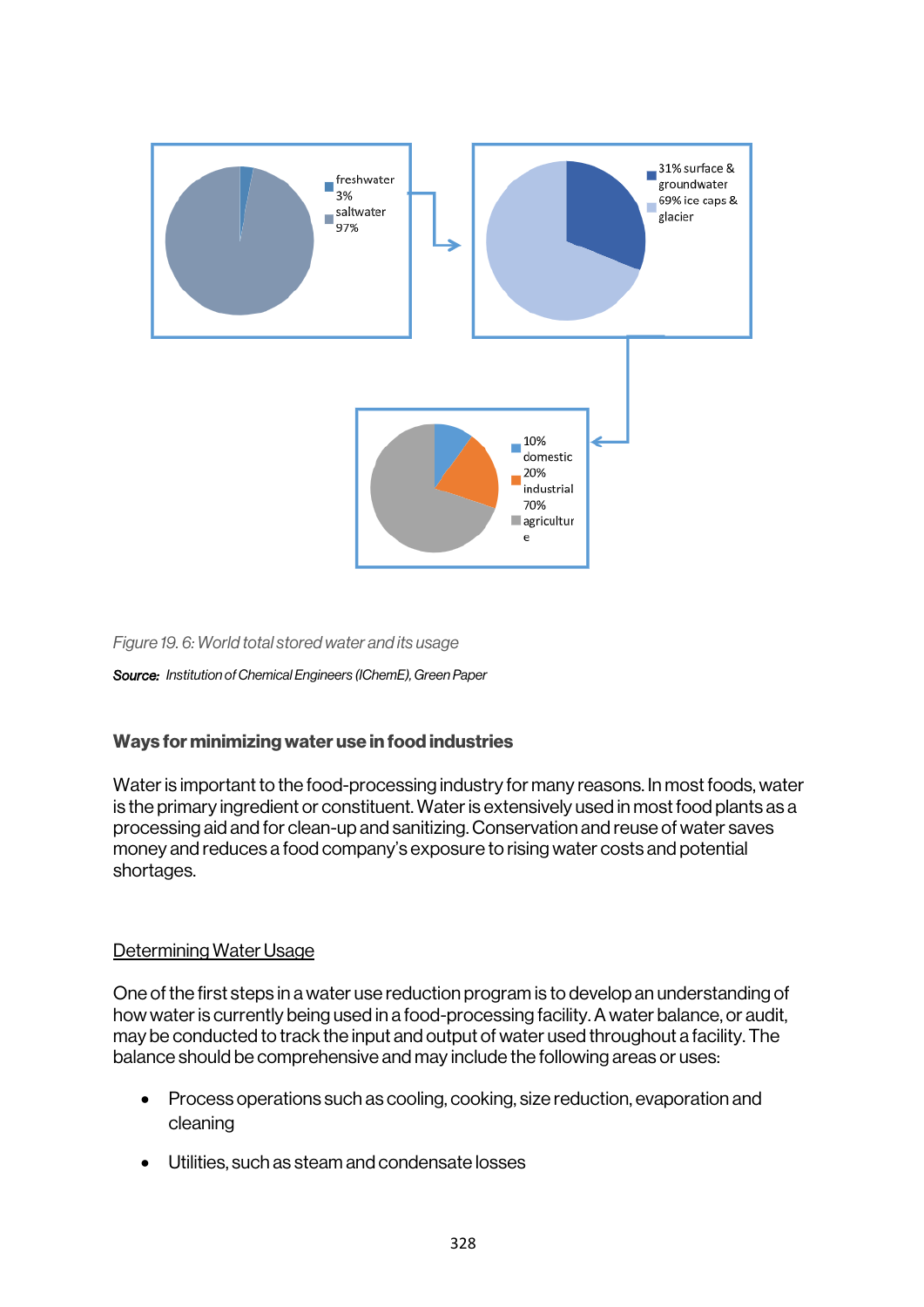- **Leaks**
- Sanitary use
- Waste streams
- Laundry
- Minimizing Water Use

Four main areas in food-processing facilities should be considered for minimizing water use (figure 7):



*Figure 19. 7: Areas where water use can be minimized in a food industry*

# Sustainable Food Systems

Food systems include all the interconnected activities of agriculture, forestry or fisheries involved in the *production, aggregation, processing, distribution, consumption and disposal of food products* (FAO, 2018). Food system does include a single system, but it is composed of various sub system (e.g. farming system, waste management system etc.). Sustainable Food System is a food system which ensures nutritious food for all without compromising the food needs of future generations. SFS is comprising of three pillars which are as follow: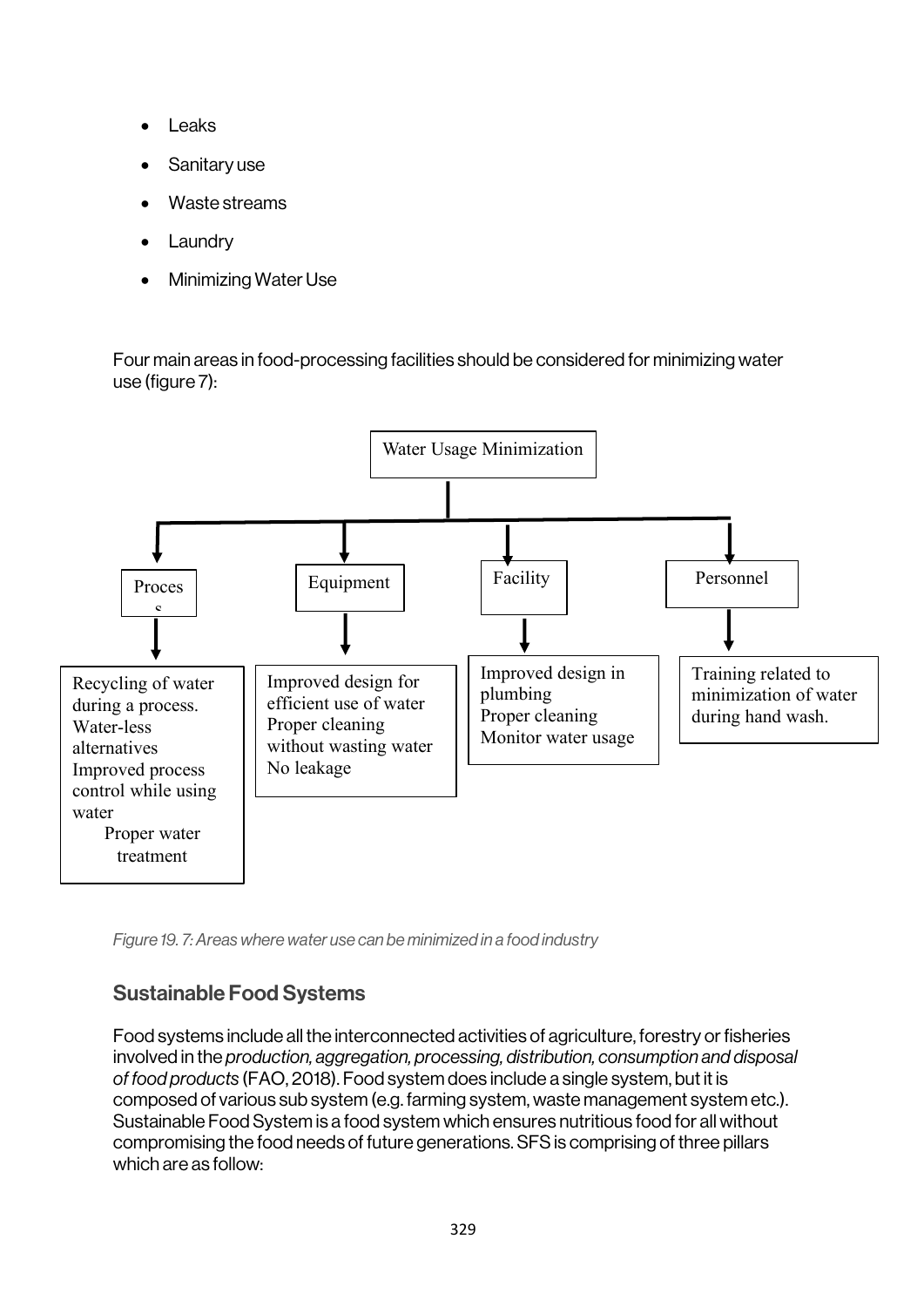- **Economic Sustainability**: Generate jobs/incomes and profits
- Social sustainability: Nutritious and healthy food for all population
- Environmental sustainability: Reduction in carbon footprint, water footprint and food losses, improvement in soil and plant health

#### Rural and urban food system

Let us examine the rural and urban food systems and see how they differ.

#### Rural Food System

The global rural population is now close to 3.4 billion and is expected to rise slightly and then decline to 3.1 billion by 2050. Africa and Asia are home to nearly 90% of the world's rural population in 2018. According to UN (2018), India has the largest rural population (893 million), followed by China (578 million). Rural Food System consist of diverse local food systems that provide the foundations of rural people's nutrition, incomes, economies and culture. In rural India local food system is predominately food production system (farming) where farmers are growing food that is locally acceptable by utilizing the local available resources. Much of grown food is consumed at the household level and small surpluses sold in the local markets. In this way each link in the food chain offers economic niches for many more people such as millers, carpenters, iron workers and mechanics, local milk processors, bakers, small shopkeepers etc. The livelihoods and incomes of a huge number of rural dwellers are thus dependent on the local manufacture of farm inputs and on the local storage, processing, distribution, sale and preparation of food (Pimbert, 2005).

## Urban Food System

The world is experiencing unprecedented urban growth. Today, over half of the global population is urban and by 2050 an additional 2.5 billion people are expected to live in urban areas. According to census 2011, Level of urbanization increased from 27.81% in 2001 Census to 31.16% in 2011 Census. Indian urban population was estimated at 37.7 crores in 2011.

An urban food system can be conceptualized as "a set of activities ranging from production through to consumption. These activities include production, processing and packaging and distribution, retailing and consumption. Distribution and retailing are particularly important parts of urban food systems; they include "all activities involved in moving the food from one place to another and marketing it". It is important to note that food in urban areas is overwhelmingly purchased rather than produced by households. The final set of activities in urban food systems relate to the consumption of food, which includes "everything from deciding what to select through to preparing, eating and digesting food".

A well-functioning urban food system can be regarded as one that ensures a high level of food security to residents, while simultaneously contributing to sustainable social and economic development. Food security can be defined as being when "*all people, at all times, have physical, social and economic access to sufficient, safe and nutritious food to meet their dietary needs and food preferences for an active and healthy life"* (FAO, 2009: 1). Food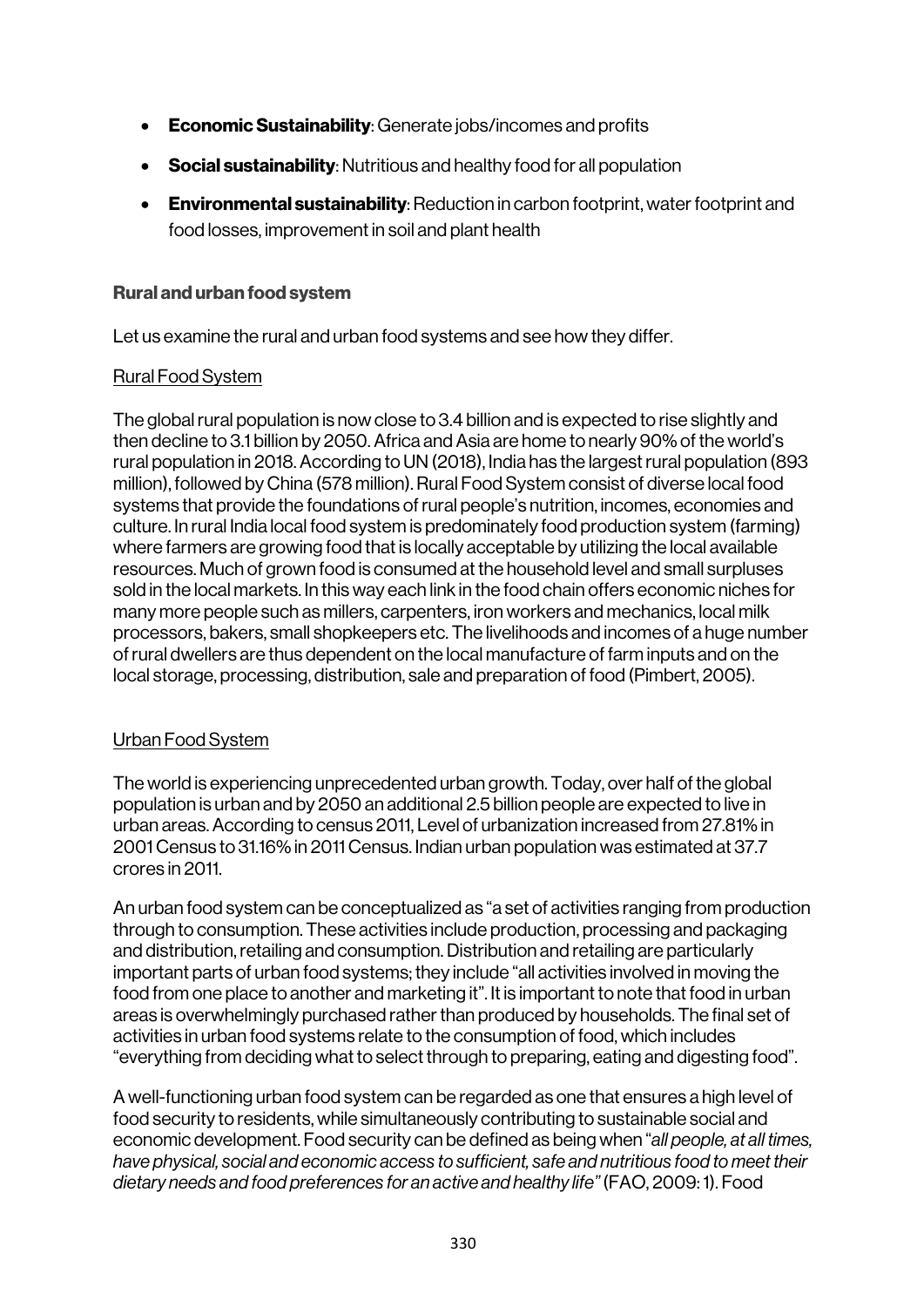Safety and Standards authority of India (FSSAI) is the statutory body under Central Government which ensures food safety in India.

Poor urban dwellers face unique nutritional challenges around accessing nutritious food, adequate employment, social protection, and adequate water, sanitation, and hygiene facilities, all of which affect food security and nutrition. With rapid urbanization and globalization, people's daily diets are changing:

- Urban populations tend to consume **more calories**, yet a lower proportion of these calories comes from cereals or carbohydrates and more comes from fat.
- Urban populations consume more meat and other protein, or consume different animal protein sources than rural counterparts, but less dairy.
- They also consume **more fruits and vegetables** overall, though consumption of these food groups differs between richer and poorer urban populations.
- Urban dwellers consume more non-basic foods, including sugary snacks among children, food away from home, and processed foods.

IFPRI report, found that 66% of households consume packaged snacks high in fat, with two-thirds consuming these daily. With more people adopting 'urban diets', there have been some changes in the food supply chain also. For instance, the move away from staples such as rice and wheat to vegetables, fruits, dairy, meat and fish requires more infrastructure such as cold storage, etc. There is also a growing preference for retail supermarkets over traditional markets among urban consumers.

## Inadequacies of Rural and Urban Food System

Rural food system is characterized by food production system, but in today's time farming is losing its charm and is no longer a family pursuit. It has become more and more dependent on external inputs like seeds, water, pesticides etc. Excessive use of pesticides and ground water for increasing crop yield resulted in degradation of environment and depletion of water resources. It is estimated that agriculture alone accounts for roughly 70 percent of global freshwater withdrawals and causes water pollution. Food Production system is also a major contributor of greenhouse gases (GHG) emissions. According to FAO report, at present food systems are responsible for a significant share (20-35 percent) of greenhouse gas emissions.

Urban food system in India is now facing with the twin-burden of under- and over nutrition. Comprehensive National Nutrition Survey (CNNS), a cross-sectional, household survey covering more than 1,10,000 children and adolescents (0-19 years) in both urban and rural areas across all 30 states of India showed that 35% of children under the age of five are stunted (low height-for-age) and 17% are wasted (low weight-for-height), whereas in school going children (5-9 years) 22% are stunted and 4% were overweight or obese. In India, rapid increase in urbanization led to changes in the dietary patterns. Now people in cities are moving from plant-based diets to diets with a higher proportion of energy from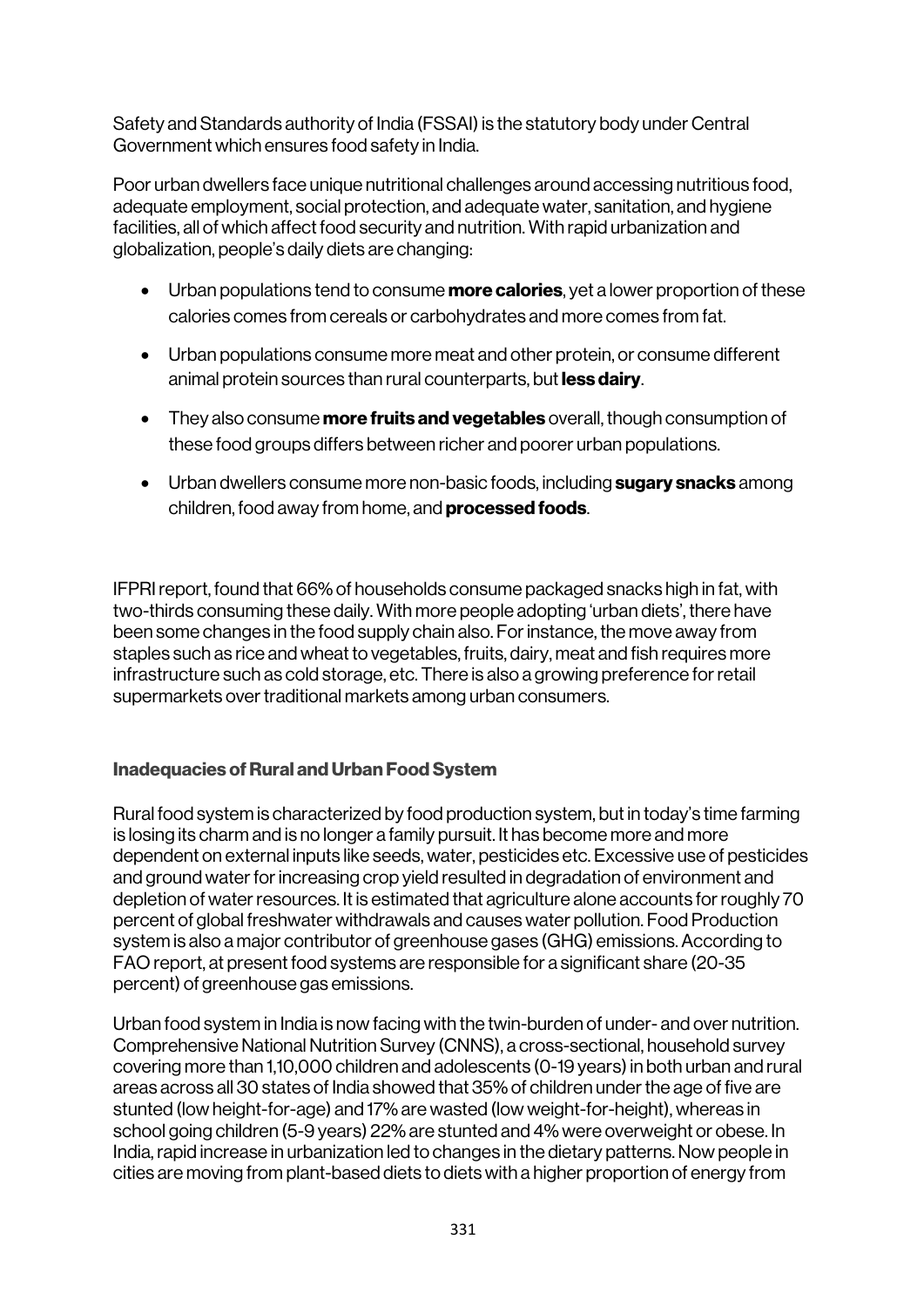animal-source foods, added sugars and fats which is a major cause of diet related noncommunicable diseases (NCDs) such as diabetes and cardiovascular diseases. CNNS report (2019) revealed that around 10% of children in the age group of 5 to 9 years and adolescents in the age group 10 to 19 years are pre-diabetic and 5% suffered from blood pressure.

## Approaches for Making Healthy and Sustainable Urban Food System

Government has an important role to play in creating healthy public policies and supportive environments to facilitate access to safe, affordable, nutritious food. Urgent and coordinated action is required to support government to make food systems more efficient, inclusive and resilient to price volatility, weather shocks and climate change in times of rapid urbanization. In order to tackle the menace like malnutrition and other nutrient related diseases Government of India has started various national schemes including rural and urban development which are listed below:

- Targeted public distribution system (TPDS)- Food distribution system providing subsidized ration to people belonging in BPL category both in rural and urban areas.
- Mid-day meal scheme (MDM)- Established to provide hot cooked meal to primary school children in schools run by various government bodies to ensure both nutrition of children and attendance in school.
- ICDS- Started in 1975 under Ministry of Women and Child Development, it provides supplementary food, vaccination, primary education, health facilities to children below 6 years and pregnant, lactating women and adolescent girls. Anganwadi centres are established to provide education, supplementary food to its beneficiaries in both rural and urban areas.
- Poshan Abhiyaan-Poshan Abhiyaan is India's flagship programme to improve nutritional outcome for children and other beneficiaries by leveraging technology, a targeted approach and convergence.
- Eat Right India', started by FSSAI, built on three broad pillars of 'Eat Healthy,' 'Eat Safe' and 'Eat Sustainable', aims to engage, excite and enable citizens to improve their health and wellbeing. It is a collective effort to make both the demand and supply-side interventions through the engagement of key stakeholders. The movement provides citizens with information like their nutrient requirements, what to eat, when to eat, and how to lower the intake of sugar, salt and fat.
- FSSAI established a **Food Fortification Resource Centre (FFRC**), as a 'resource hub' to promote fortification of food as part of its mandate to assure "safe and wholesome food" to all.

In order to make Rural Food System more sustainable Government of India is taking various steps such as: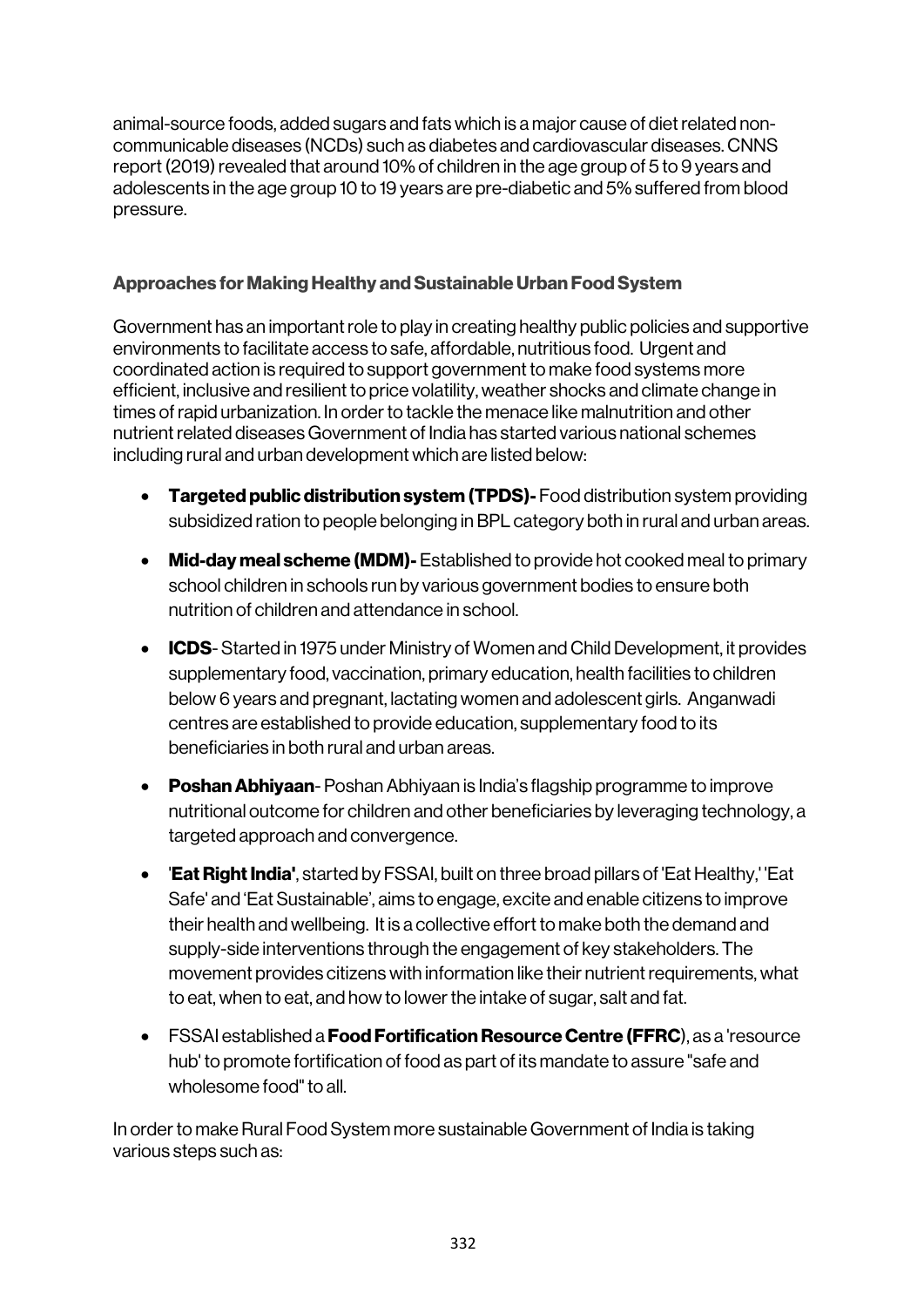- Improving **connectivity and marketing** infrastructure in rural areas.
- Linking farms to markets through **contract farming**.
- Diversification out of staple grains towards high-value agriculture (fruits, vegetables, livestock)
- Increasing access to technology adoption for sustainable intensification
- Making agriculture production systems **climate-smart**

Apart from Government policies and schemes an individual can also contribute for maintaining the sustainability of food system by adopting a sustainable healthy diet. According to FAO/WHO (2019) **Sustainable Healthy Diets** are dietary patterns that promote all dimensions of individuals' health and wellbeing; have low environmental pressure and impact; are accessible, affordable, safe and equitable; and are culturally acceptable. A healthy diet is very effective in preventing malnutrition, diet related NCDs and promote over all well-being. Some tips for a healthy diet are listed below:

- Eating whole grains, legumes and a handful of nuts.
- Daily intake of at least one seasonal fruit.
- Reduction in intake of highly processed food and drinks (rich in fat, sugar, salt).
- Drinking safe and clean water
- Avoiding/Restricting oily and fried food in a diet.

Despite the big increase in world food production, there are still more than 800 million people who are chronically malnourished, 33% of the total food is lost and wasted, and there is a need of 6,900 billion m3 /year water by 2030. Added to that, this growth in production has been accompanied by growing pressure on the environment. Understanding of the fact that the present food system is unsustainable is gradually increasing among scientists, institutions, businesses, policy makers, and citizens. Therefore, developing appropriate strategies to reduce food loss and waste, need for safer and sustainable packaging, reduced water use in food processing and healthy and sustainable urban food system are some of the most important issues related to sustainable development. A judicious use of resources can help find solutions that will provide the world's growing population with a sufficient supply of healthy food within the environmental limits.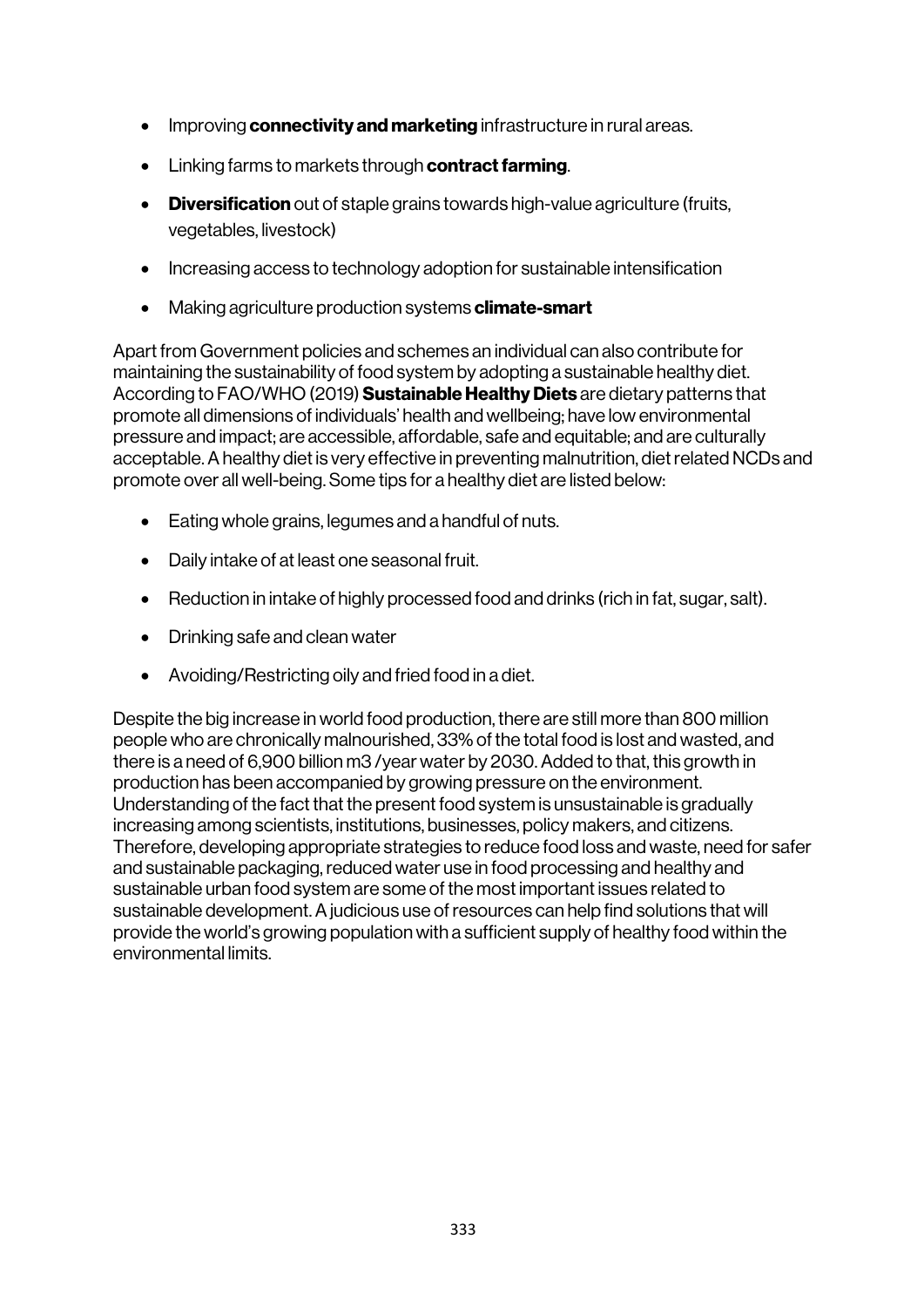# **Summary**

This chapter covered the different approaches to sustainable food system in terms of reducing food loss and waste, safer and sustainable packaging, reduced water use in food processing and healthy and sustainable urban food system which can be summarized as below:

- The Food and Agricultural Organization (FAO) reported that approximately 1.3 billion tons of edible food for human consumption is lost and wasted every year across the entire supply chain.
- Food loss and waste occurs at different stage of the food value chain such as production stage, handling and storage stage, processing and packaging stage, distribution and marketing stage, consumption stage.
- Strategies to reduce the Food Loss and Waste depend upon integrated efforts for providing adequate infrastructure, technical support and creating public awareness for the critical loss points along the food chain from harvest to consumption.
- Packaging is utmost important in preserving and extending the shelf life of the food products. Plastic is widely used in packaging of food products but it poses threat to environment as well as to public health because of their resistance to degradation
- To make food packaging safer and sustainable people are working on innovative techniques of food packaging such as biodegradable and edible packaging.
- Apart from packaging, water is also an integral part of food processing industries. With depleting water resources, it is imperative to save and conserve water usage for processing of food.
- In food-processing industries for effective and efficient water usage various points need to be considered such as process of manufacturing food, equipment used, facility and personnel training for proper water use.
- Food system plays an important role for overall development of human beings. In India we can find both rural and urban food system. Various surveys such as Comprehensive National Nutrition Survey (CNNS) show that India's rural and urban food system is now facing the twin-burden of under and over nutrition. To combat this Government of India has started various national schemes such as Mid-day meal scheme, Poshan Abhiyaan etc.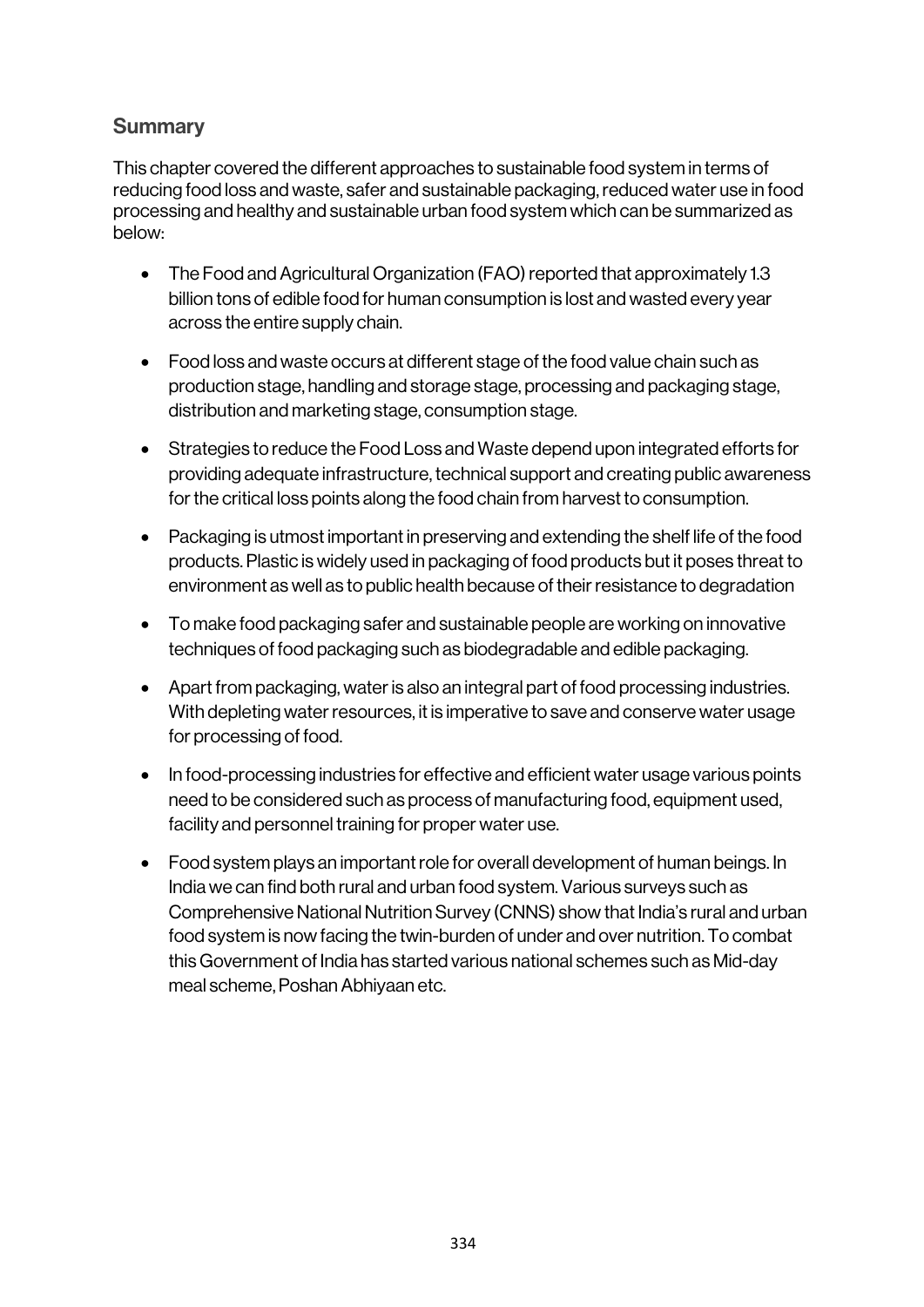# Key Words

Bio-degradable Plastic: Plastic that can be decomposed by the action of microorganisms.

**Comprehensive National Nutrition Survey (CNNS):** It is a survey carried out by Ministry of Health and Family Welfare to assess the malnutrition burden amongst children and adolescents in India.

**Edible Packaging:** It is a king of packaging which can be eaten along with the food product.

FAO: Food and Agriculture Organization is a specialized agency of United Nations that leads international efforts to defeat hunger.

**Food Loss:** Food loss refers to food that spills, spoils, incurs an abnormal reduction in quality such as bruising or wilting, or otherwise gets lost before it reaches the consumer.

**Food Waste:** Food waste refers to food that is of good quality and fit for human consumption but that does not get consumed because it is discarded either before or after it spoils.

Green House Gases (GHGs): Gases such as carbon dioxide, methane, nitrous oxide, water vapour etc. that causes greenhouse effect.

Packaging: Packaging is the science, art and technology of enclosing or protecting products for distribution, storage, sale and use

**Sustainable Food System:** It is a food system which ensures nutritious food for all without compromising the food needs of future generations.

Urbanization: It refers to the increasing number of people that live in urban areas.

Water Footprint: It is the amount of the water utilized in the production or supply of goods and services used by a particular person or group.

## Exercises

- 1. What do you mean by the terms Food loss and Food Waste? Describe in brief about food loss and waste in the Indian context?
- 2. Discuss the food losses and waste in different steps of food chain with suitable examples.
- 3. What are the strategies for reducing food loss and waste?
- 4. Describe in brief about the need for packaging of food.
- 5. Define the sustainable packaging and list the four principles of sustainable packaging.
- 6. Write a short note on edible and biodegradable packaging?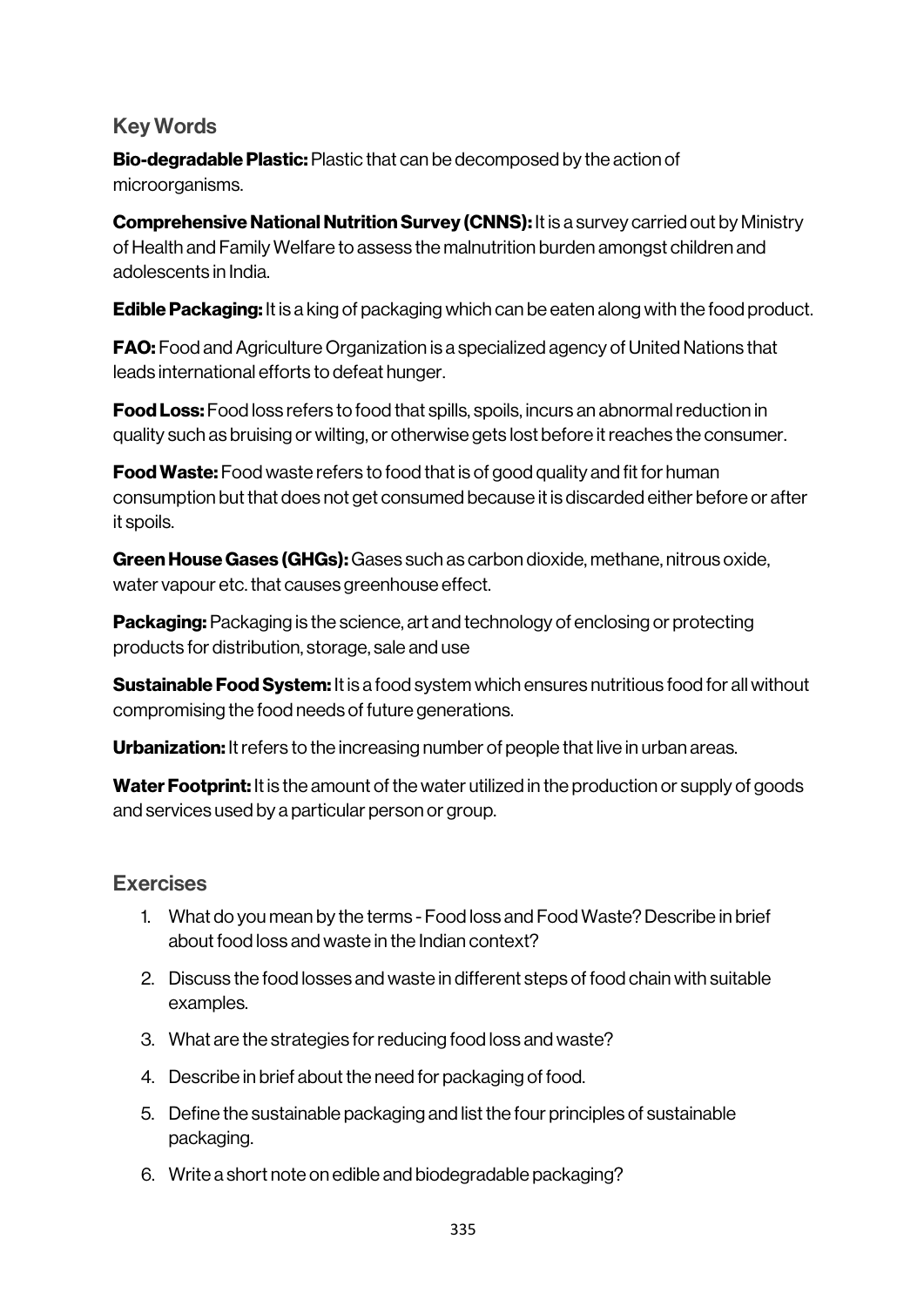- 7. Describe giving details of the areas in food-processing facilities for minimizing water use.
- 8. List the three pillars of a sustainable food system?
- 9. Discuss the short comings of Indian rural and urban food system with the help of CNNS data?
- 10. Write a short note on various national schemes and steps taken by Government of India for making rural and urban food system more sustainable?

## Activity:

- 1. Visit United Nation, FAO, and UNICEF official website and read their latest reports on sustainable development goals, sustainable food system, global food losses and waste and malnutrition.
- 2. Visit a food industry and look at the usage of water during processing of food. Observe how water is recycled in a food industry.

## **Reference**

- 1. CNNS (2019). Ministry of Health and Family Welfare (MoHFW), Government of India, UNICEF and Population Council. Comprehensive National Nutrition Survey (CNNS) National Report (2016-2018). New Delhi.
- 2. Endah Putri R. (2018). The Water and Land Footprint of Bioplastics. Available at: https://www.utwente.nl/en/et/wem/education/msc-thesis/2018/ putri.pdf
- 3. FAO (2019). FAO framework for the Urban Food Agenda. Rome. Available at http://www.fao.org/3/ca3151en/CA3151EN.pdf (accessed on 25 November 2019).
- 4. FAO and WHO. (2019). Sustainable healthy diets Guiding principles. Rome.
- 5. FAO. (2018). Save Food: Global Initiative on Food Loss and Waste Reduction; FAO: Rome, Italy Available online:http://www.fao.org/save-food (accessed on 03 November 2019)
- 6. FAO. (2018). Sustainable food systems: Concept and framework. Available at www.fao.org/sustainable-food-value-chain . (accessed on 25 November 2019).
- 7. Gustavsson, J.; Cederberg, C.; Sonesson, U.; van Otterdijk, R.; Meybeck, A. Global Food Losses and Food Waste; FAO: Rome, Italy, 2011.
- 8. IChemE. Green paper on Water Management in the Food and Drink Industry. Institution of Chemical Engineers. Available at https://www.icheme.org/media/4808/an-ichemegreen-paper-water-management-in-the-food-and-drink-industry.pdf (accessed on 05 November 2019).
- 9. McKinsey, "Charting Our Water Future," 2009. (accessed on 05 November 2019)
- 10. Miller S and WWF. The water-food-energy nexus: Insights into resilient development. 2014 (accessed on 02 November 2019)